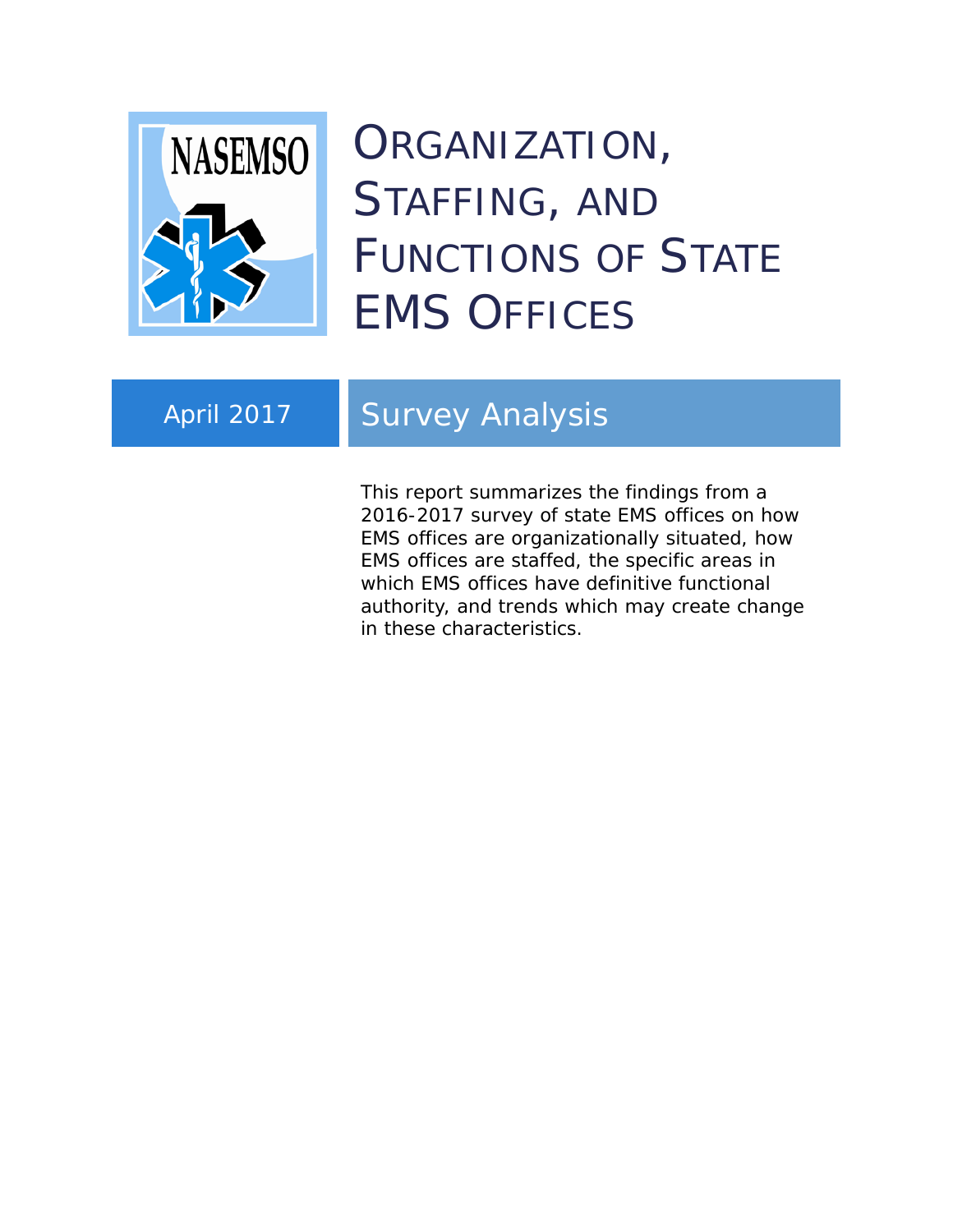# <span id="page-1-0"></span>ACKNOWLEDGMENTS AND DISCLAIMER

This report was produced with support from the US Department of Transportation, National Highway Traffic Safety Administration (NHTSA), Office of Emergency Medical Services (OEMS) through cooperative agreement DTNH2216H00016, with supplemental funding from the Health Resources and Services Administration (HRSA) Emergency Medical Services for Children Program.

The contents of this report are solely the responsibility of the authors and do not necessarily represent the official views of NHTSA or HRSA.

Produced by the National Association of State EMS Officials (NASEMSO). All rights reserved.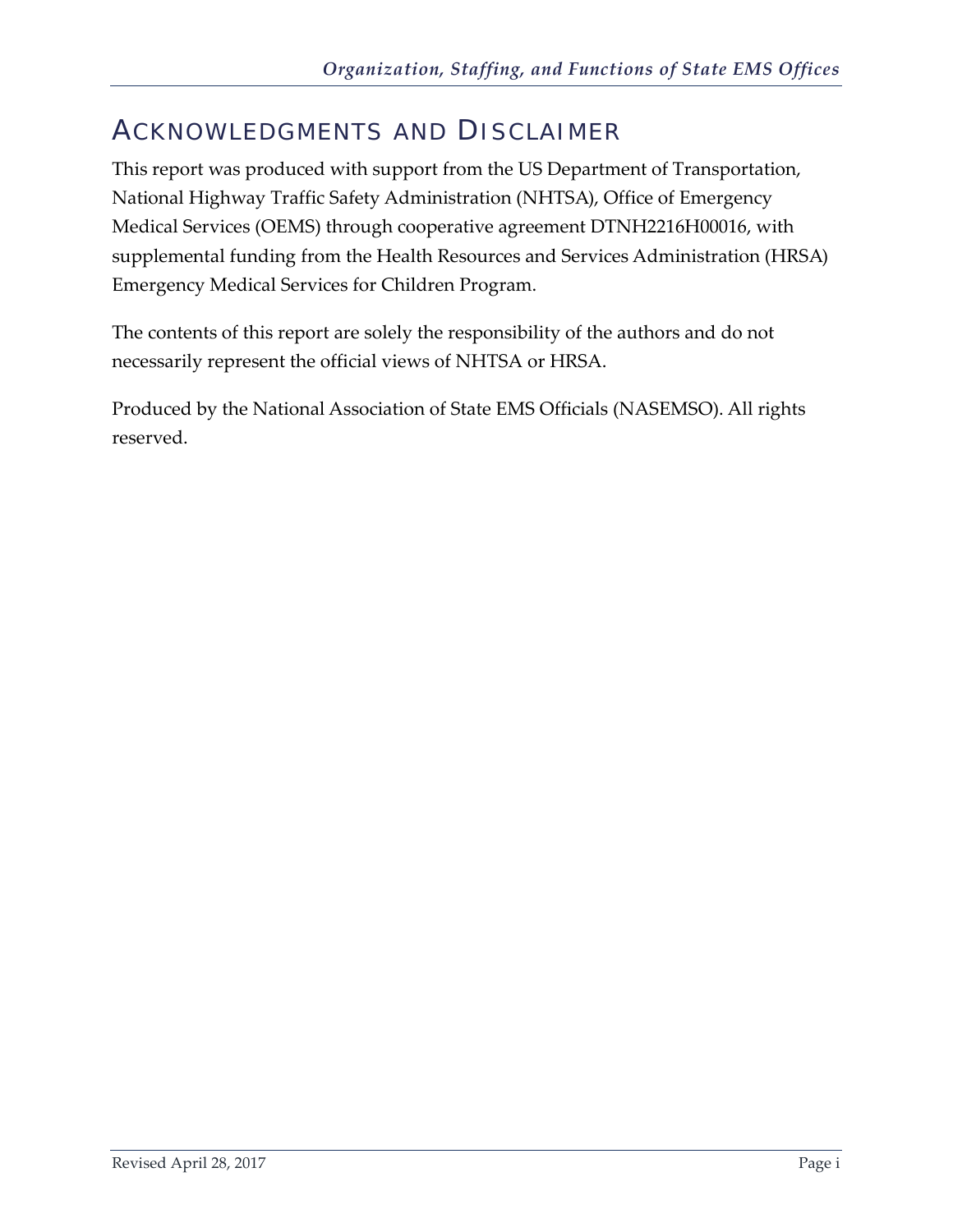## Table of Contents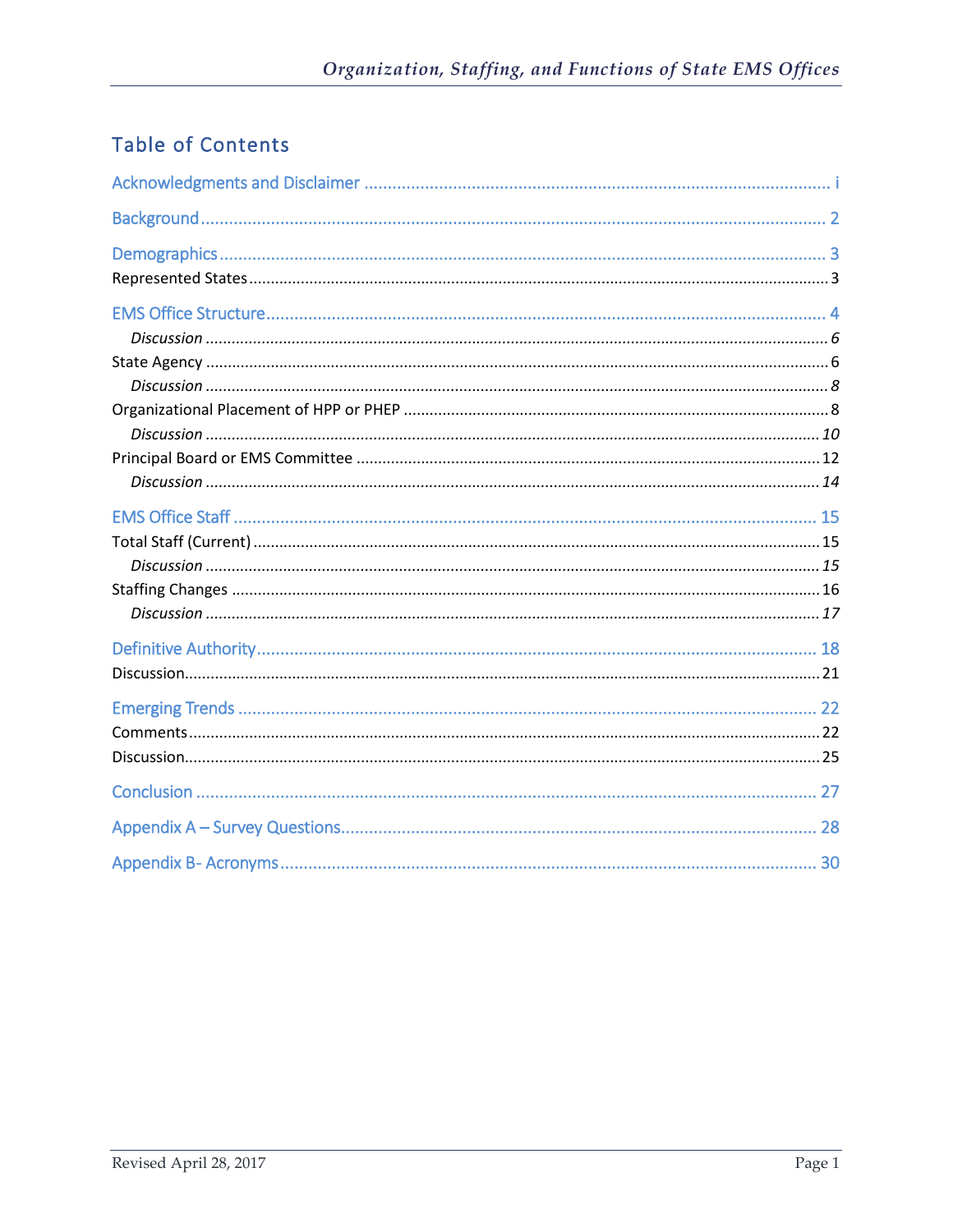## <span id="page-3-0"></span>BACKGROUND

A survey instrument was created and utilized to provide information to describe current and future state EMS office purposes and needs, to improve NASEMSO's ability to help members realize those purposes and to enable NASEMSO to better meet those needs.

This report provides a key informational foundation which the survey assessed. That foundation is how state EMS officials define the organization of each EMS office within state government, including how it is staffed and what its functions are. It also looks to the future by attempting to assess what trends state EMS officials view as potentially affecting state EMS office organization, staffing and functions.

The survey was sent to EMS directors of all member states, territories<sup>1</sup>, and the District of Columbia (DC). Out of the 56 members, 42 responses were received, for a response rate of 73%. Throughout this report, "state" is inclusive of DC, commonwealths, and territories.

A copy of the survey can be found in  $\Delta$  ppendix  $\Delta$  of this report.

 $\overline{a}$ 

<sup>&</sup>lt;sup>1</sup> Territories include American Samoa, Guam, Northern Mariana Islands, Puerto Rico, and the U.S. Virgin Islands.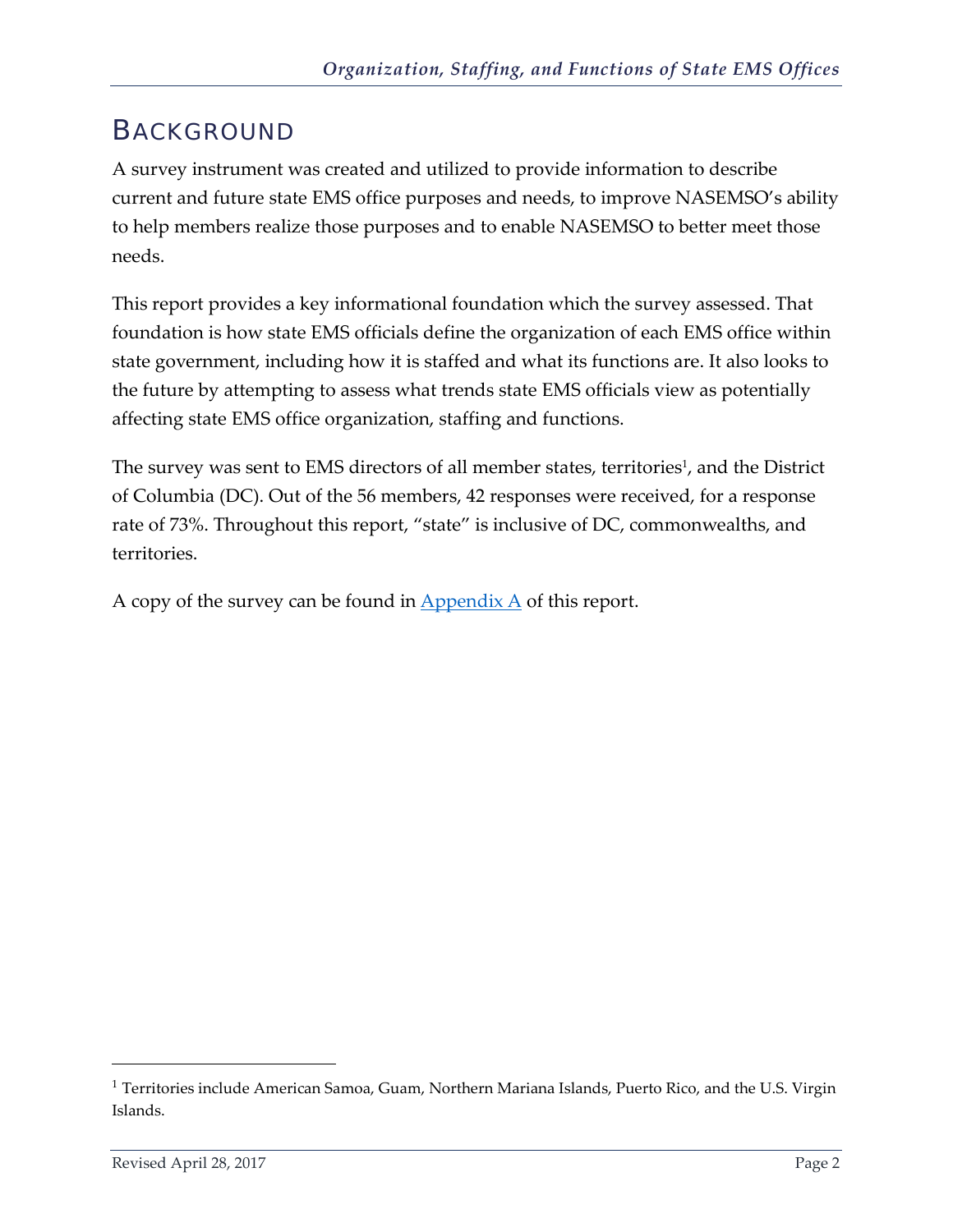## <span id="page-4-0"></span>**DEMOGRAPHICS**

#### <span id="page-4-1"></span>Represented States

The states listed below responded to this survey:

- Alabama
- Alaska
- Arizona
- Arkansas
- California
- Colorado
- Connecticut
- District of Columbia
- Florida
- Georgia
- Guam
- Idaho
- Iowa
- Kansas
- Louisiana
- Maine
- Massachusetts
- Michigan
- Mississippi
- Montana
- Nebraska
- Nevada
- New Hampshire
- New Jersey
- New Mexico
- New York
- North Carolina
- North Dakota
- Ohio
- Oklahoma
- Oregon
- Pennsylvania
- Rhode Island
- South Dakota
- Tennessee
- Texas
- Utah
- Virginia
- Washington
- West Virginia
- Wisconsin
- Wyoming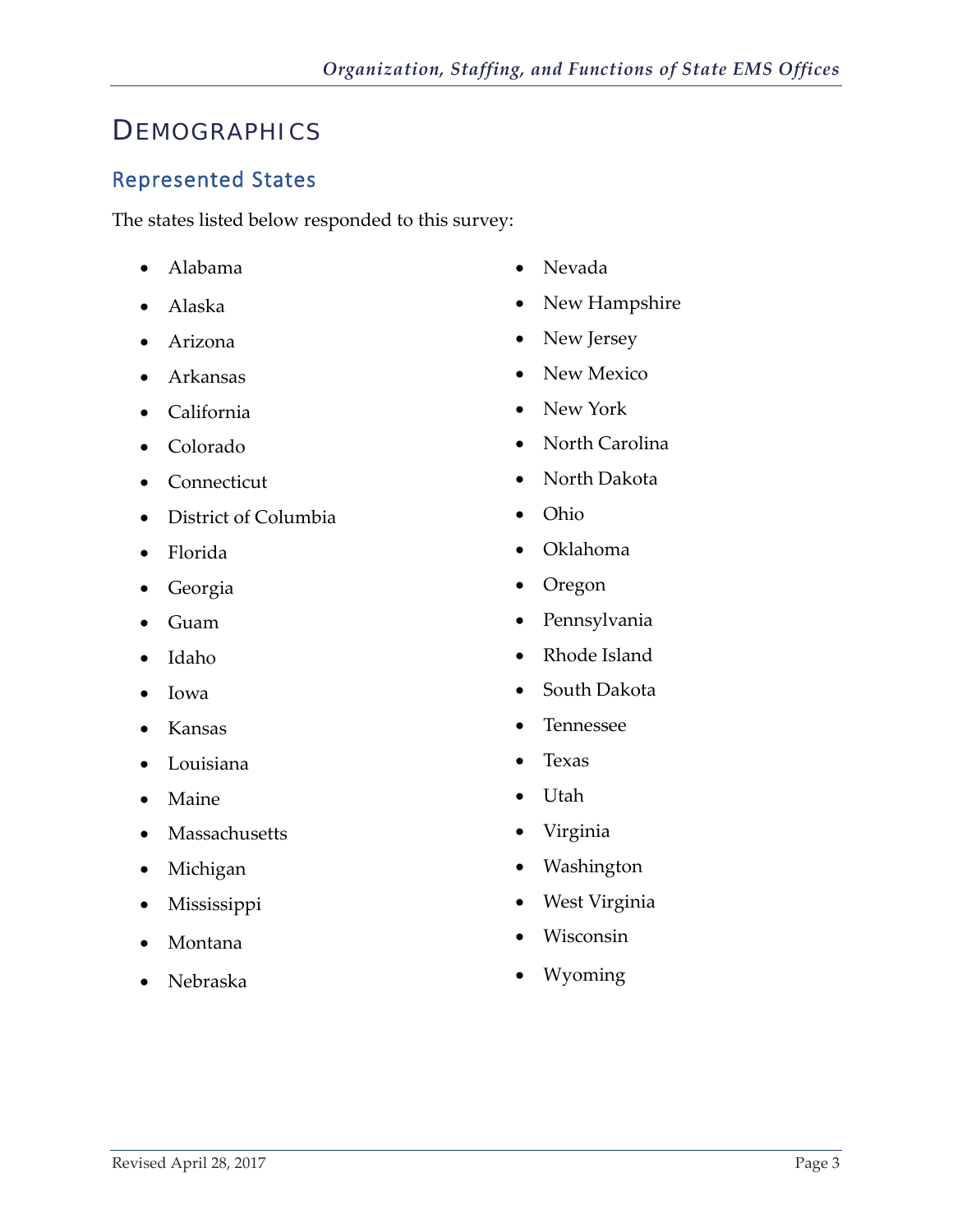# <span id="page-5-0"></span>EMS OFFICE STRUCTURE

## Organizational Position of EMS Unit

#### *Question:*

*Which of the following most closely describes the organizational position of the EMS unit within your state government hierarchy?*

- *- an organizationally independent unit reporting directly to the Governor.*
- *- an organizationally independent unit reporting indirectly to the Governor through a board or commission.*
- *- incorporated in a cabinet-level department of government and reports directly to that department head.*
- *- incorporated in a cabinet-level department of government and reports to a direct subordinate of the department head.*
- *- incorporated in a division of a governmental department and reports directly to the head of that division.*
- *- incorporated in a division of a governmental department and reports to a direct subordinate of the head of that division.*
- *- incorporated in a lower section of a governmental division and reports directly to the head of that section.*
- *- incorporated in a lower section of a governmental division and reports to a direct subordinate of the head of that section.*



## **CHART 1**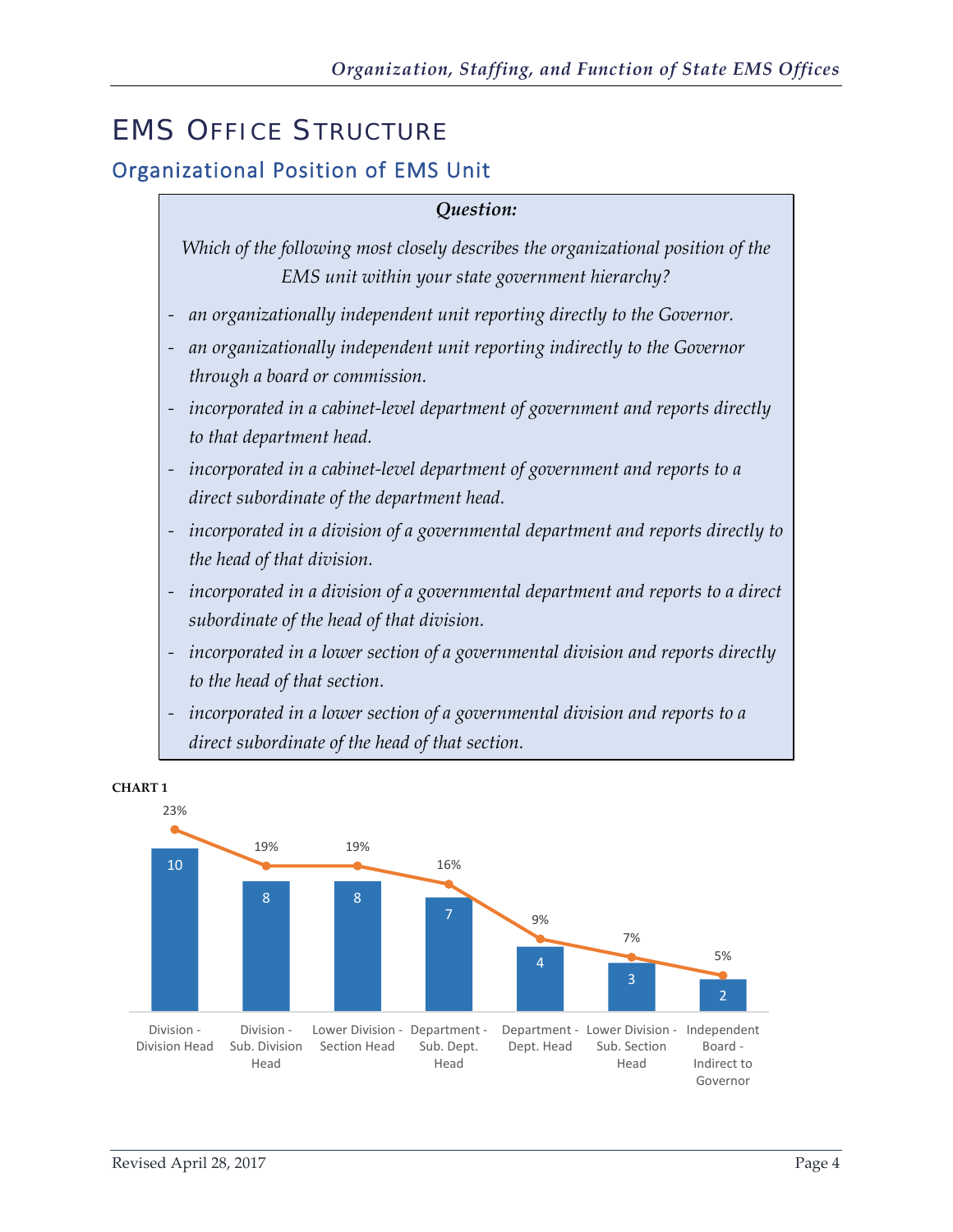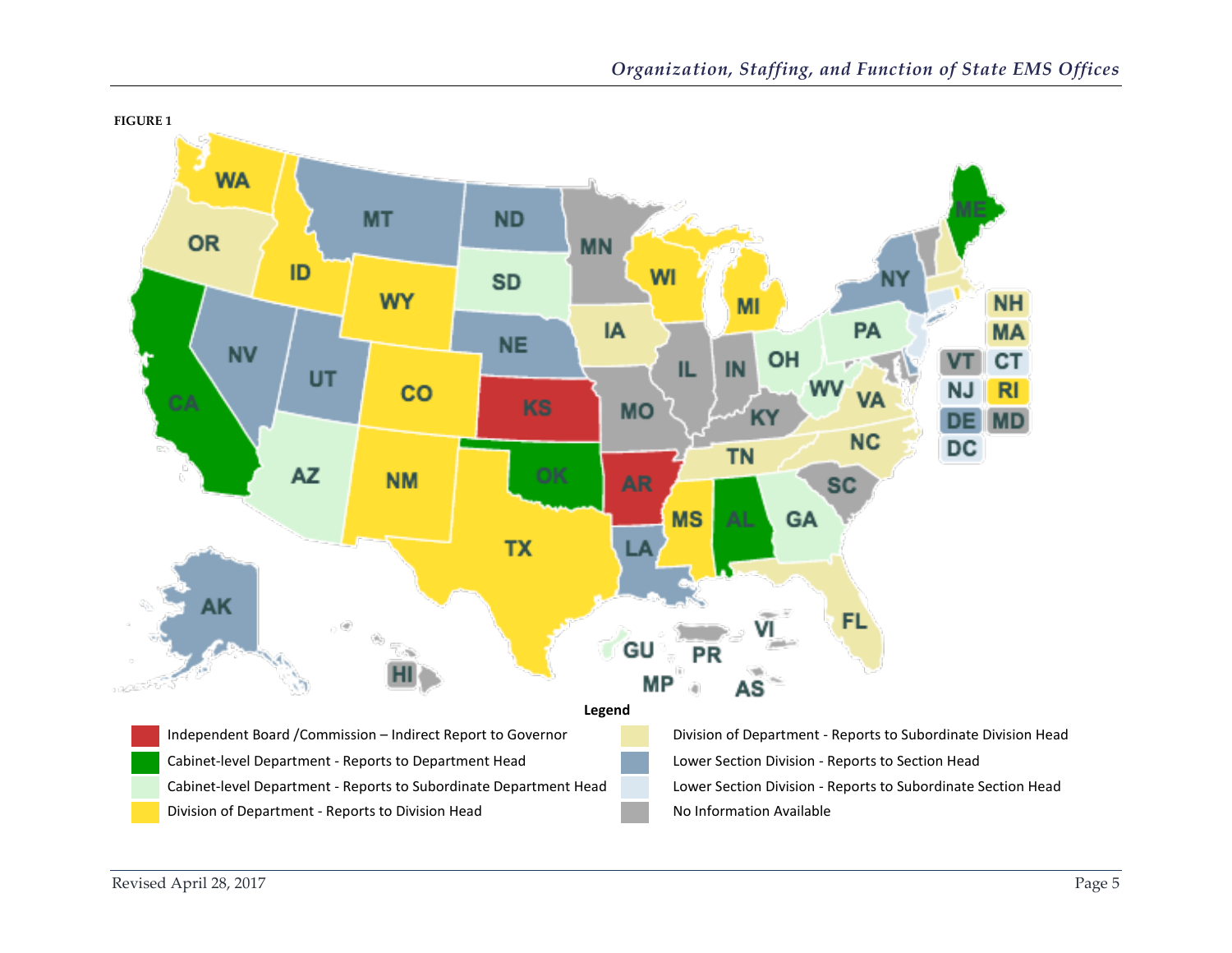<span id="page-7-0"></span>In describing the EMS office's organizational position within state government hierarchy, no state EMS office described a direct report to the governor, though six (14%) said that they had second level reports to a cabinet member, or to a board/commission, reporting to the governor. Another seven states (16%) have a third level report to a deputy cabinet position. Eighteen state EMS offices (42%) have fourth or fifth level reports to division officials within cabinet departments. Eleven state EMS offices have sixth or seventh level reports through section officials within divisions under cabinet departments.

#### <span id="page-7-1"></span>State Agency





*\*Other: Department of Health (which is different than HHS in New Mexico)*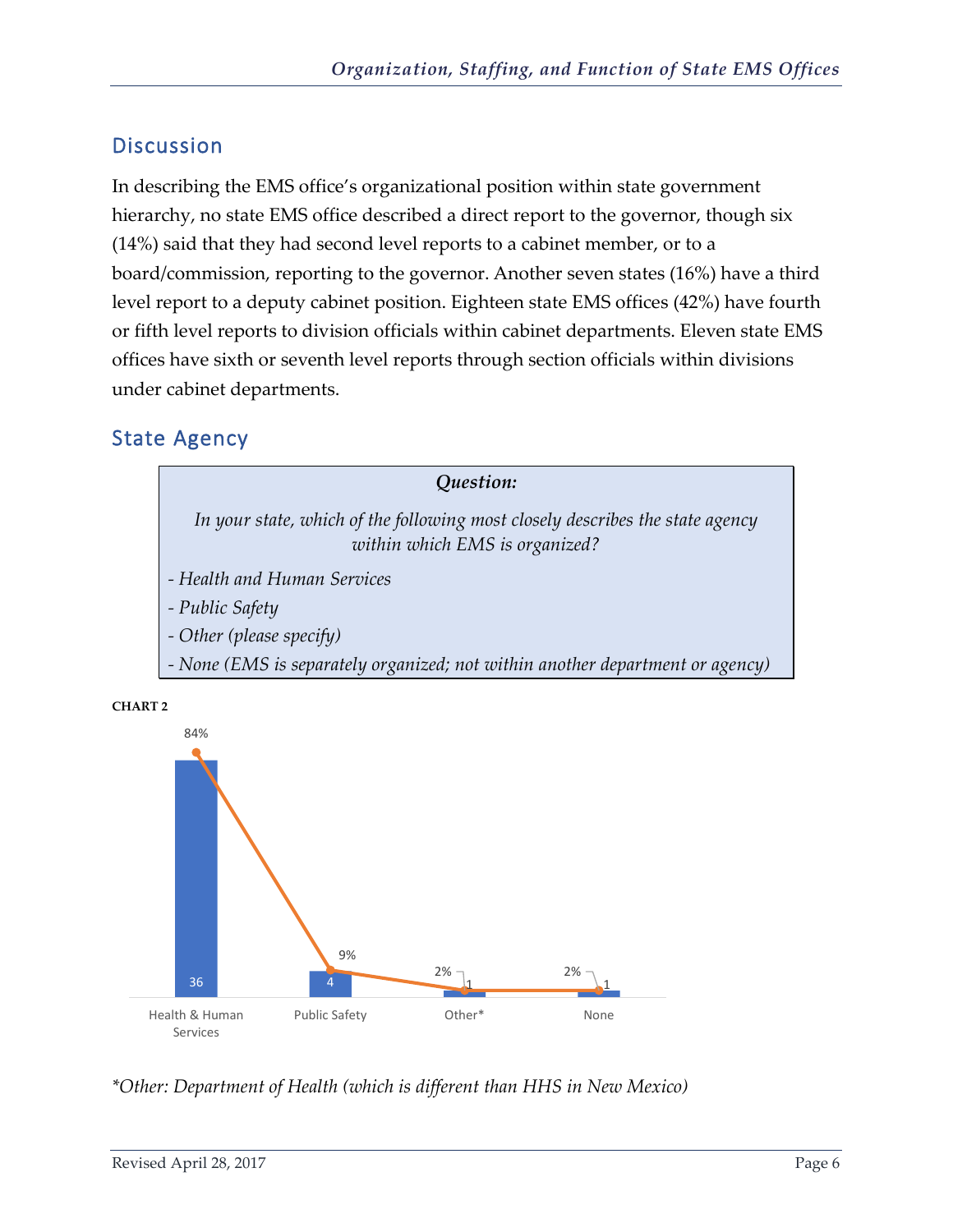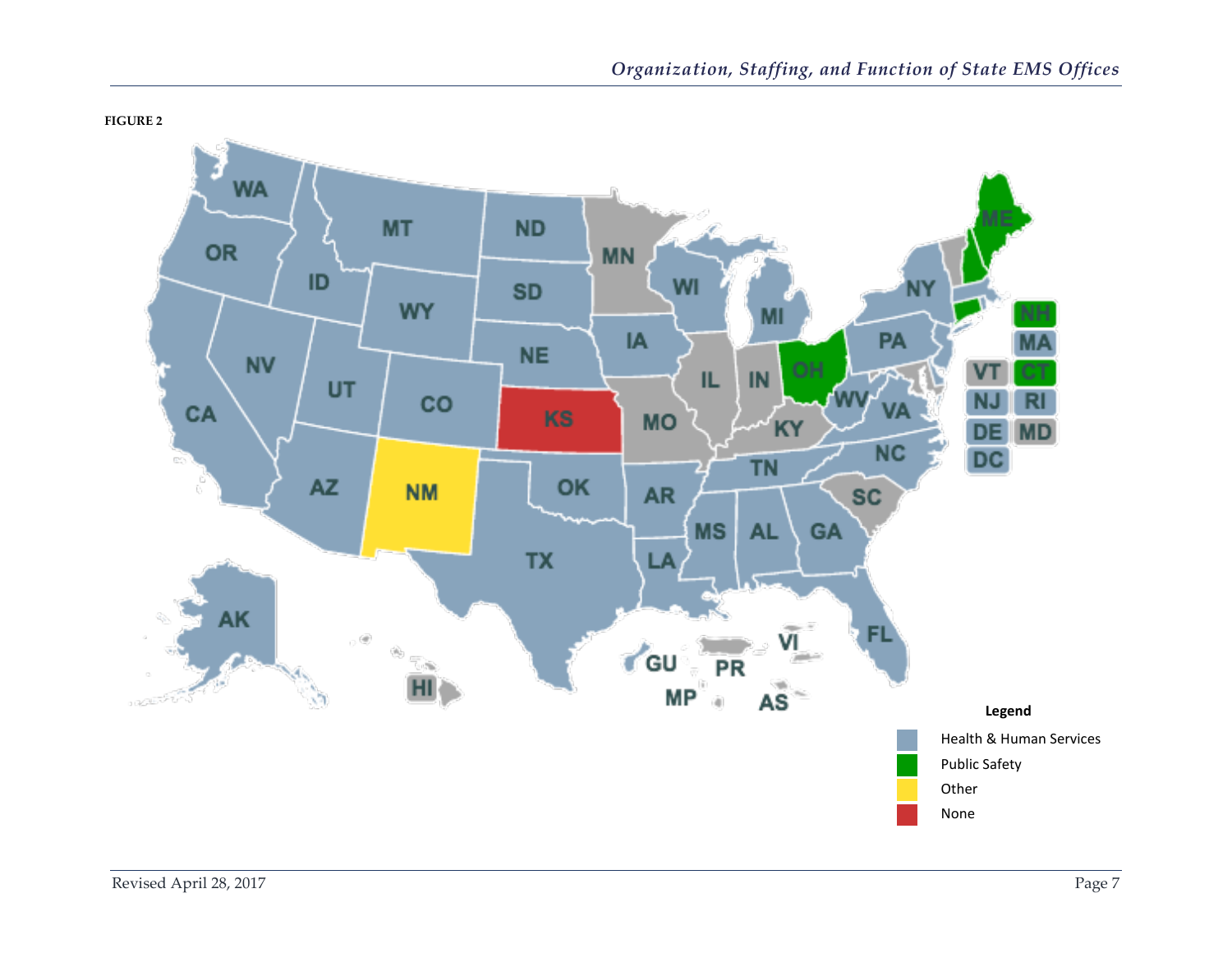<span id="page-9-0"></span>An overwhelming majority (86%) of state EMS offices are organized within the state's department of health or health and human services. Only one state (Kansas) has an independent Board which is part of no other agency.

## <span id="page-9-1"></span>Organizational Placement of HPP or PHEP



**CHART 3** (n=40; 2 states did not respond)



#### *"No Change" Comments*

- Remained essentially the same. Elevated from an Office to a Bureau but structurally really no difference.
- It hasn't changed. Both programs are still housed within the Center of Emergency Preparedness.
- No change--run through public health.
- Both exist in the Department of Health and Human services, as they did 10 years ago.
- The organizational placement of HPP and PHEP has remained unchanged. Each has its own program manager and reports to the same person in DPH.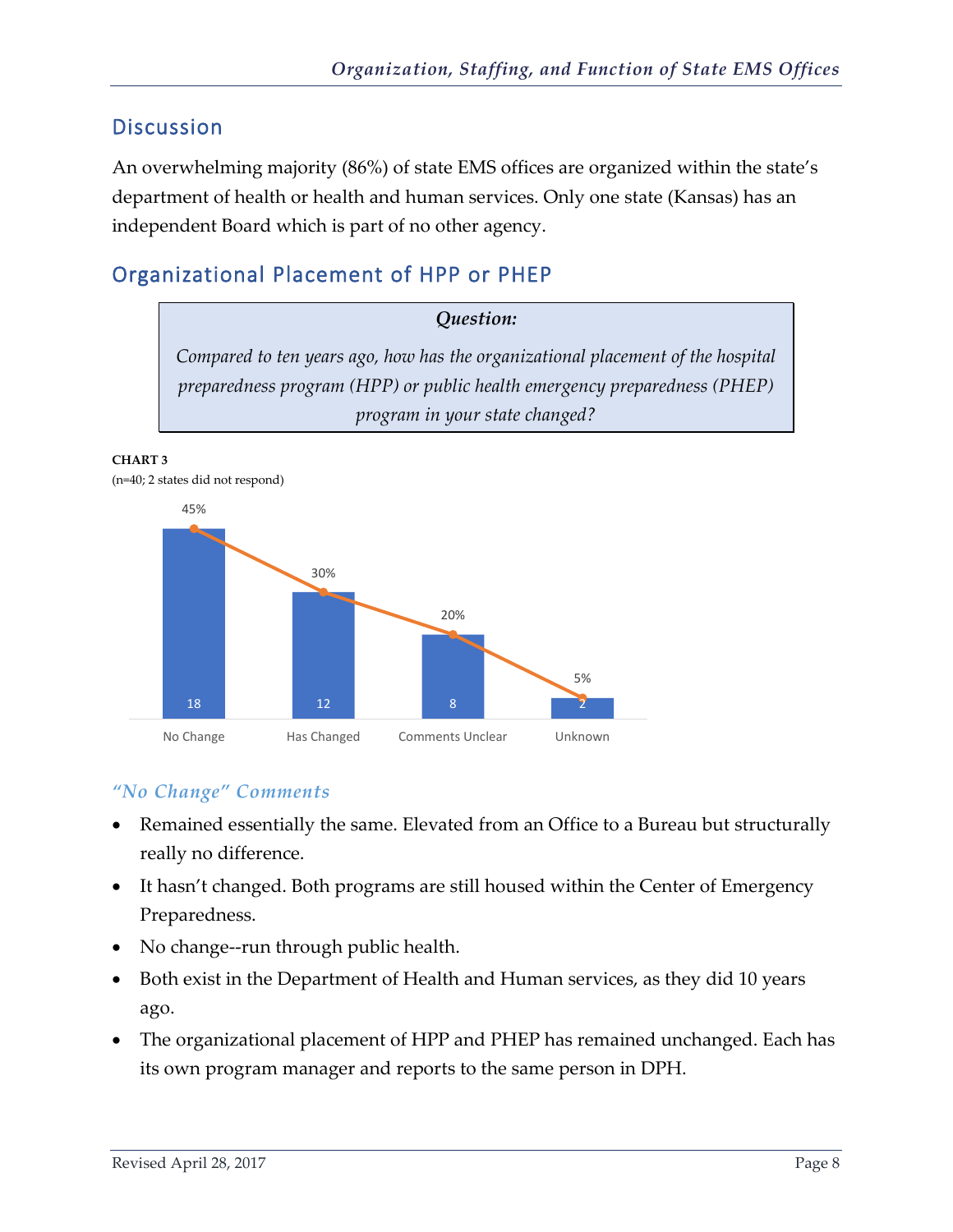- It hasn't. EMS was not involved then and still is not. We are trying to change that, but with decreasing funds with these programs, that is not easily accomplished.
- Not at all. EMS owns HPP, PHEP is a sister unit.
- Still remains with OEMS.
- None, continues to be on the Public Health side of the Department of Health.
- No changes still within the Department of Health and Environment and separate from EMS.
- Not much

#### *"Has Changed" Comments*

- Changed divisions or offices within the health department, but has always been in the health department.
- They are both now in the same Bureau as EMS and Time Sensitive Emergencies.
- EMS and HPP/PHEP were formerly within one bureau, but now are contained within separate bureaus.
- The EMS Section is now part of the Office of Preparedness.
- The EMS and Preparedness Programs (HPP and PHEP) are completely merged.
- It was moved from reporting to Public Health Division Director to integration into one of three centers.
- It currently has more power than EMS due to location and leadership preference. It is not integrated yet.
- They have combined.

#### *"Unclear" Comments*

- It seems that their funding has diminished so much, it's difficult for them to accomplish substantive goals.
- A vast change in understanding of the process has allowed a forward movement in our organization.
- Now a more permanent part of our state organization.
- Focused more on disease threats and access to care.
- PHEP and HPP is administered in a separate service area within the Department. We support their role in disasters and response.
- It is integrated into the health department, separate from the EMS Office.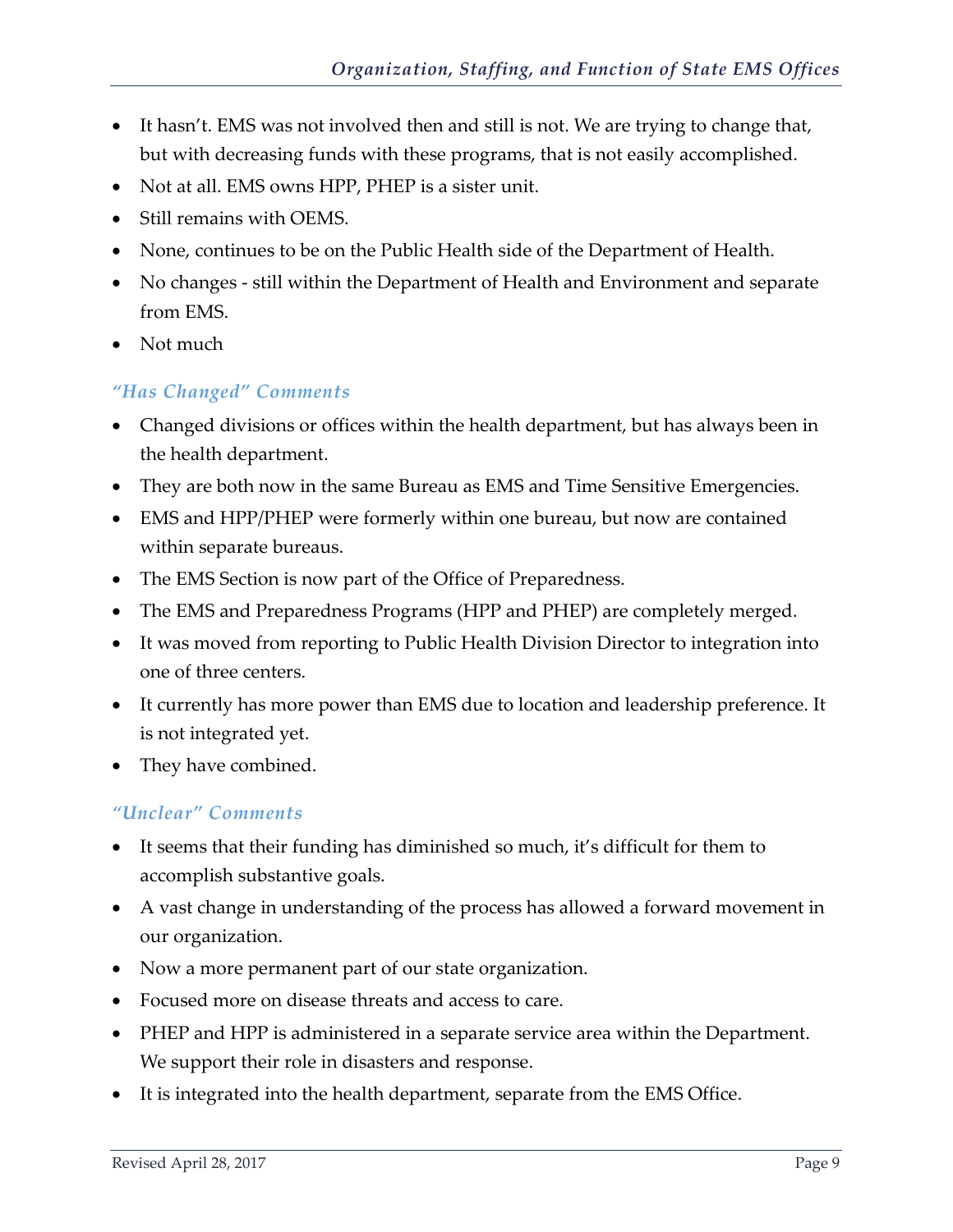- The HPP and PHEP programs are strong, nationally recognized and working closely with EMS on several projects including EMSC, mass casualty response plans, a state triage system, sharing the Health alert network and other resources. Working collaboratively on the Pediatric hospital recognition project and developing other EP initiatives.
- Both are located in the Center for Emergency Preparedness and Response, not affiliated with the Center for EMS.
- Works with EMS and Emergency Management.
- This is in the Department of Health and we have little contact with this funding opportunity.
- We are a Division within Emergency Preparedness which includes the Divisions of HPP and PHEP.
- Actively providing educational opportunities to practice concepts in the community.

#### *"Unknown" Comments (n=2)*

- Cannot answer only been here 3 years.
- Unknown

#### <span id="page-11-0"></span>**Discussion**

Following 9-11, Hurricane Katrina, and large scale disease outbreaks (e.g. Ebola), there has been an increased awareness of the potential for health-targeted terrorism, health and health system impacting natural disasters, and pandemic events. This led to the creation of such emergency health system planning and response initiatives as the Office of Assistant Secretary of Preparedness and Response (ASPR) in the federal Department of Health and Human Services, and similar development in state governments across the country. These were added to new health and medical programs in the Department of Homeland Security (DHS), and older programming such as the Disaster Medical Assistance Team structure of the National Disaster Medical System across the country (now coordinated by ASPR and DHS).

As state government emergency health preparedness capabilities began to grow, they reflected the federal planning and response models and federal grant guidance involved in funding that growth. Absent a broad, federal EMS planning and response program since the early 1980's, there has been no obvious guidance for how to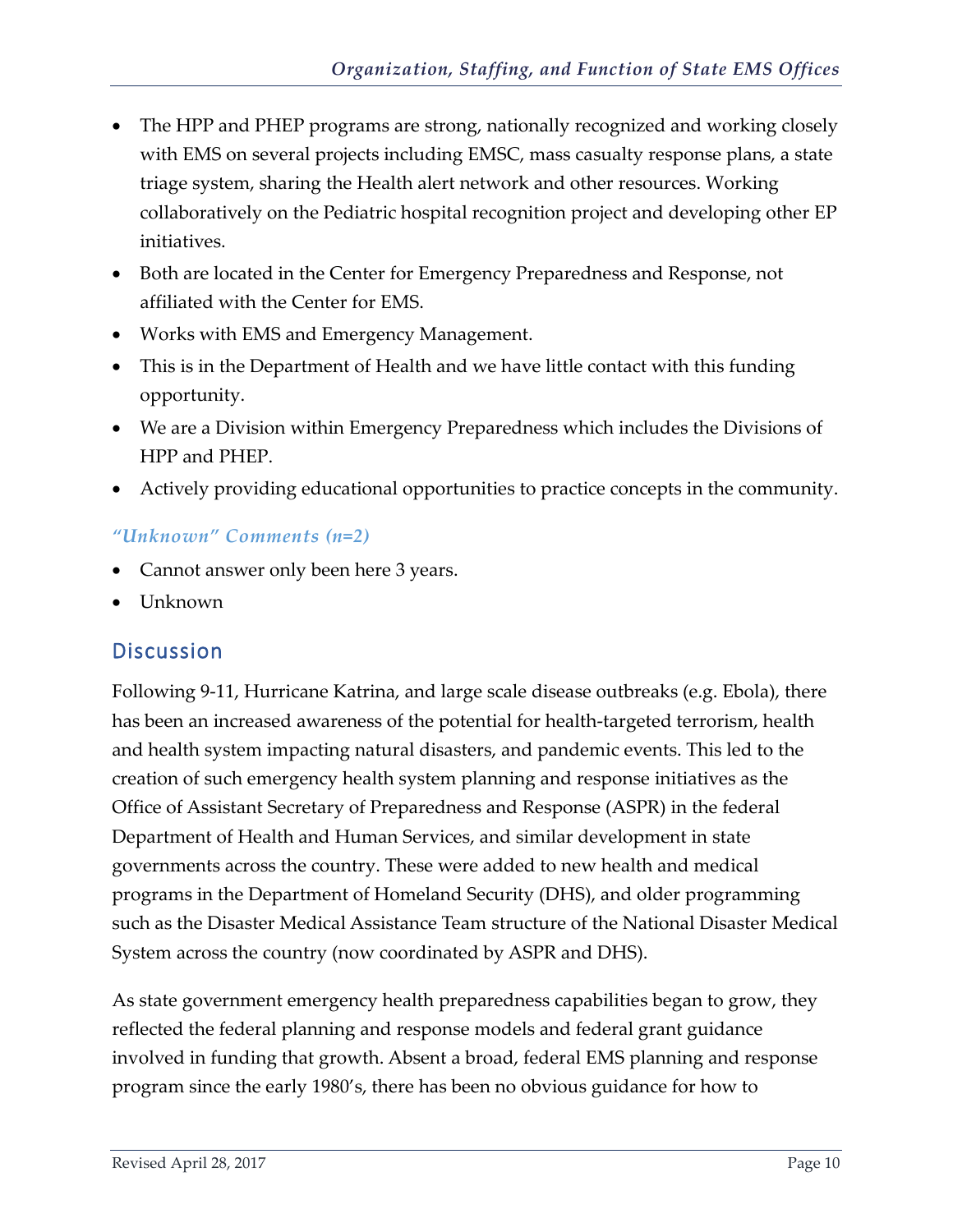universally merge existing state EMS offices with the new state-level public health and hospital planning and response initiatives. This has resulted in myriad different ways in which existing state EMS system offices have interacted with these initiatives in the post-Katrina era.

This survey question sought to characterize the evolution of those relationships from 2006 to the present. The question could have been more pointed in asking about the organization of public health or hospital emergency preparedness programs *with regard to the existing EMS office* within state government, but the comments reflect that most respondents answered from this perspective anyway. Some "unclear" comments may have resulted from this missing specificity.

Eighteen state EMS offices (45%) indicated that these health/hospital preparedness programs have remained organizationally stable in the past ten years, while twelve (30%) cited organizational changes. Ten EMS offices (25%) responded in such a manner that it was not possible to discern whether change had occurred. The comments in all categories do not reflect any trends in changing relationships among HPP, PHEP, and EMS offices in state government. There is a mix of changing relationships, perhaps slightly more being combined than growing apart. This is a tendency of state governments under budget constraint, so may or may not indicate logical bureaucratic reorganization. Likewise, there is a mix of relationships that have been stable or are unclear as to change over the past ten years. As many HPP, PHEP, and EMS programs seem organized together, as are those organized apart.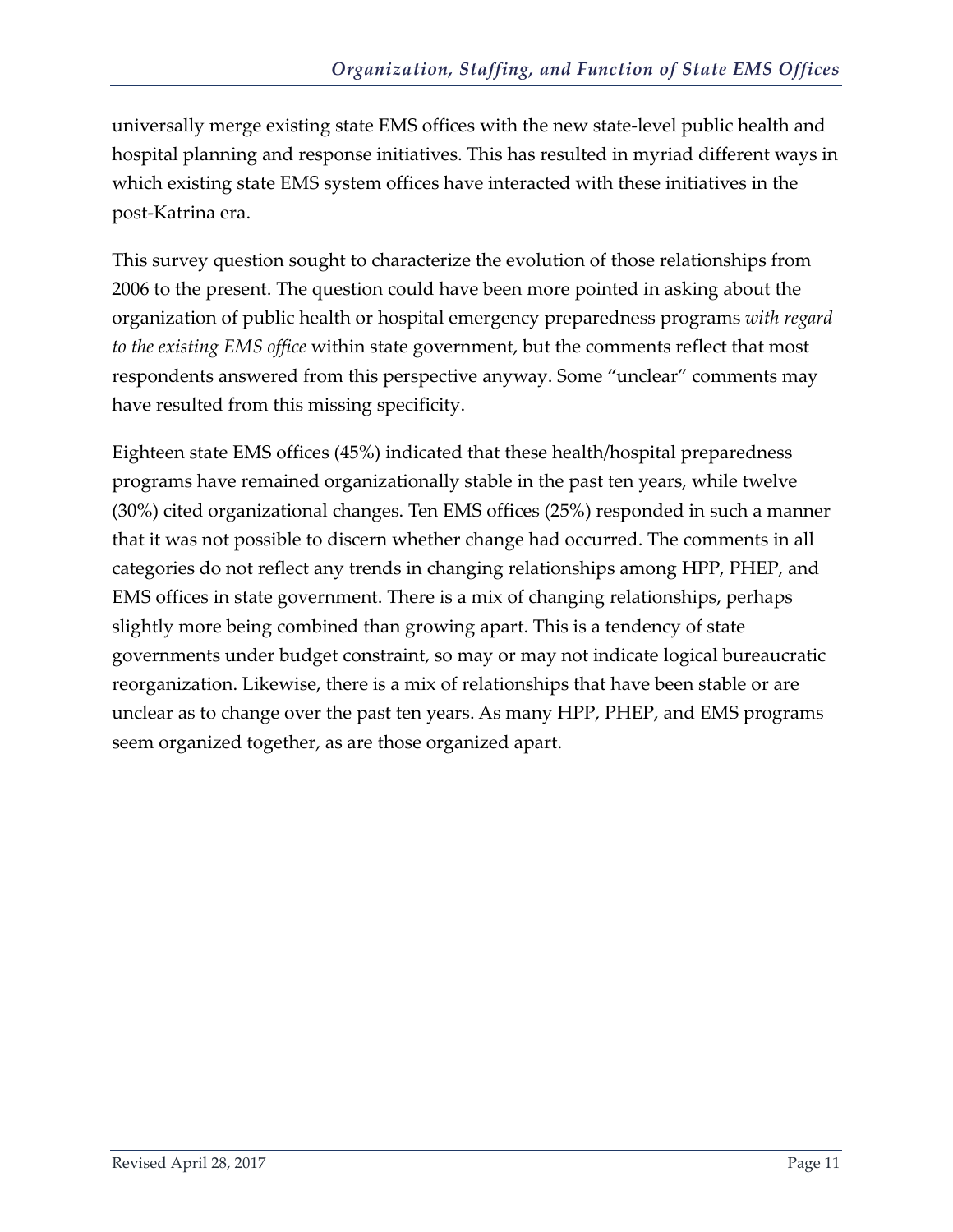## <span id="page-13-0"></span>Principal Board or EMS Committee



**CHART 4 (n=41; 1 state did not respond)**

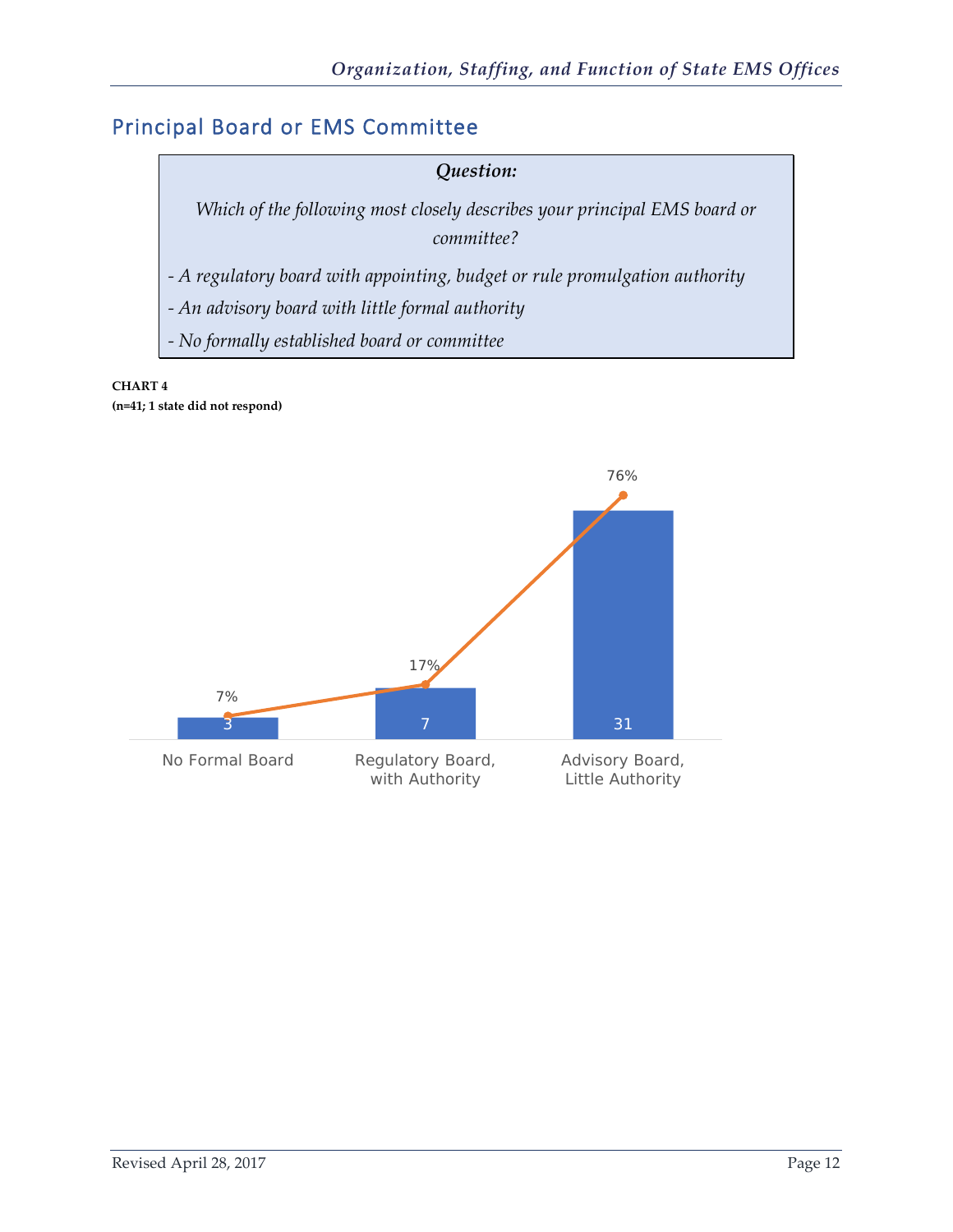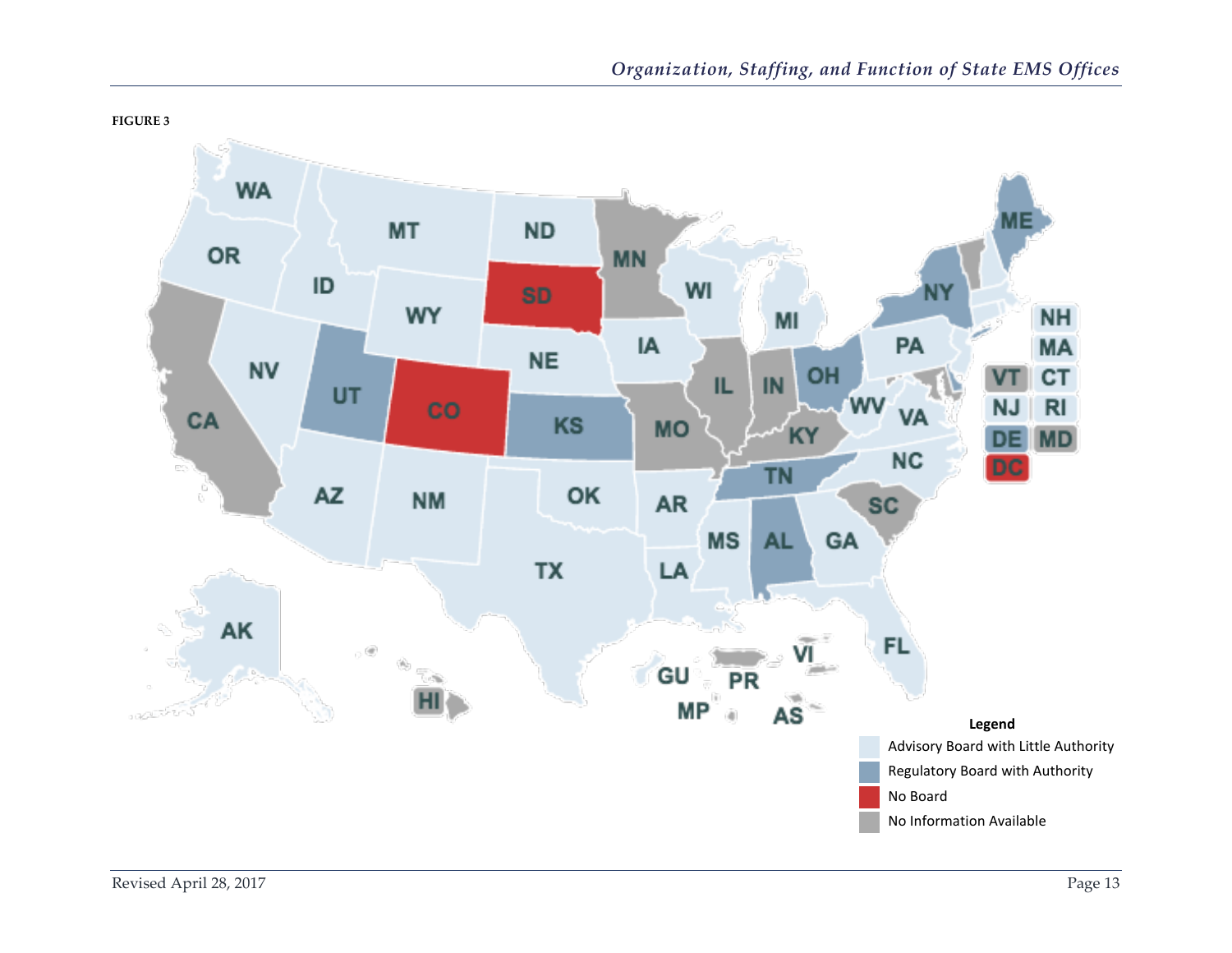<span id="page-15-0"></span>The grant guidance for EMS planning efforts supported by funds attached to the EMS Systems Act of 1973 was largely aimed at sub-state EMS regions. A common requirement of regional program development was to have an advisory committee or council of stakeholders to guide program development. Regional EMS programs were often operated as non-profit corporations with boards guiding the business of the corporation. The mission of regional councils often became a part of state EMS enabling legislation as state EMS programs were developed. So, the mission and authority of regional EMS groups ranged from advisory, to corporate authority, to some authority under the state EMS act.

From this model it was common, as state EMS offices developed, that stakeholder advisory committees would be formed, often from representatives of regional programs and other interest groups. Even as regional EMS programs have disappeared from some states, the state level stakeholder groups have persisted. Only three states (7%) reported having no such entity, while thirty-one (76%) have advisory boards with little authority, and seven (17%) have a regulatory board with appointing, budgetary, or rule promulgation authority. In some of the states that have regulatory boards, the stronger stakeholder oversight evolved in early development from political or bureaucratic differences among stakeholder interests, EMS office staff, or other issues.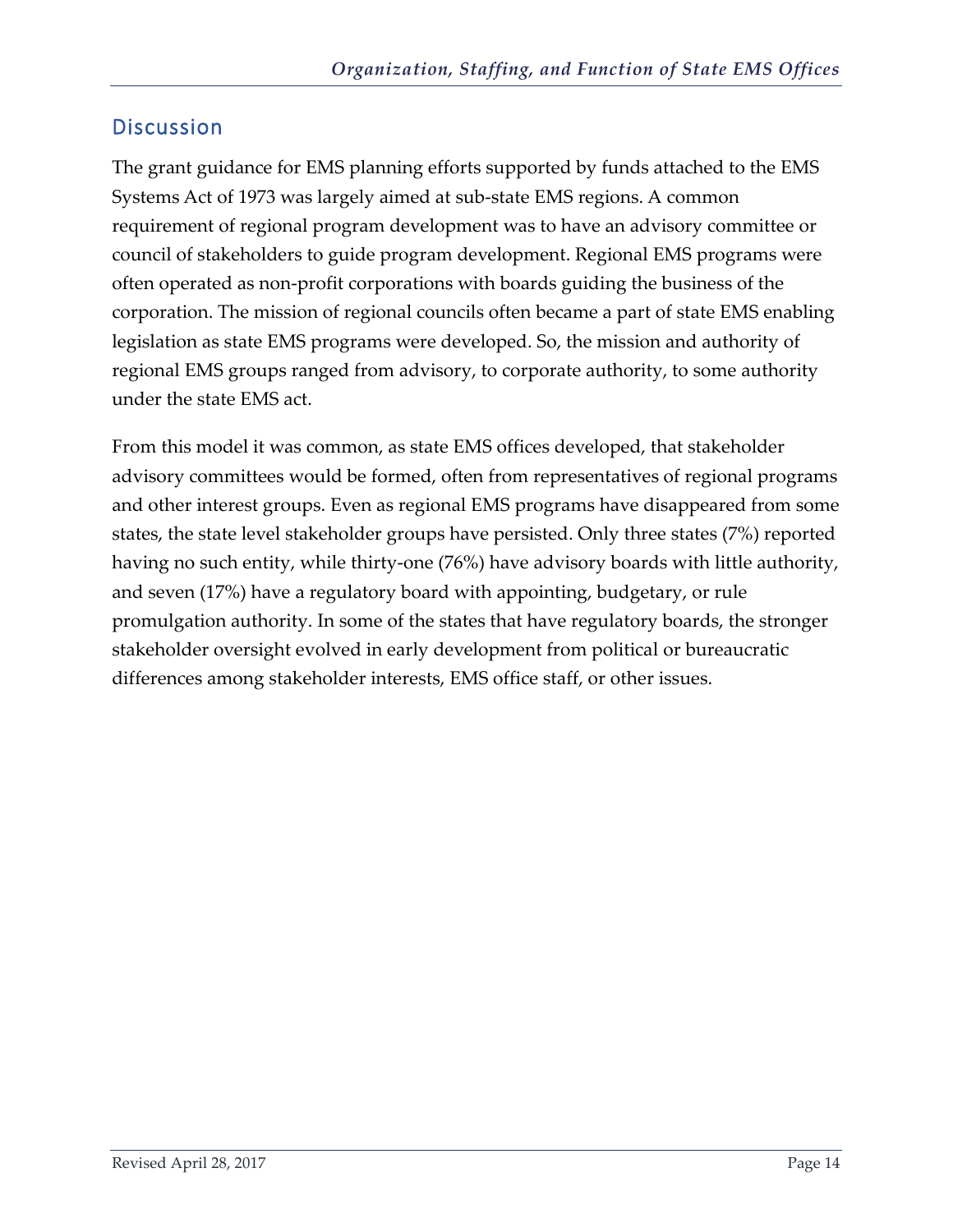# <span id="page-16-0"></span>EMS OFFICE STAFF

## <span id="page-16-1"></span>Total Staff (Current)

| Questions:                                                                        |
|-----------------------------------------------------------------------------------|
| Staffing of the EMS unit (including EMS director and all positions whether filled |
| or vacant):                                                                       |
| - Number of regular full time staff positions in the EMS unit?                    |
| - Number of regular part-time staff positions in the EMS unit?                    |
| - Number of contractual full or part-time staff positions in the EMS unit?        |



| Full Time Staff $(n=42)$ | <b>Part-Time Staff</b> (n=13) | Contract Staff $(n=22)$ |
|--------------------------|-------------------------------|-------------------------|
| Least $= 1$              | Least $= 1$                   | Least $= 1$             |
| Median $= 13$            | Median $= 2$                  | Median $= 2$            |
| Mean = $18$              | Mean $= 6$                    | Mean $=$ 4              |
| $Most = 70$              | $Most = 26$                   | $Most = 23$             |
|                          |                               |                         |

#### <span id="page-16-2"></span>**Discussion**

All responding state EMS offices employ from one to seventy full-time staff, from one to twenty-six part-time staff, and from one to twenty-three contract staff. The median (less affected by the large outliers) is thirteen full-time, two part-time, and two contract staff members. At the high end of staffing, nine offices (21%) reported twenty-six to seventy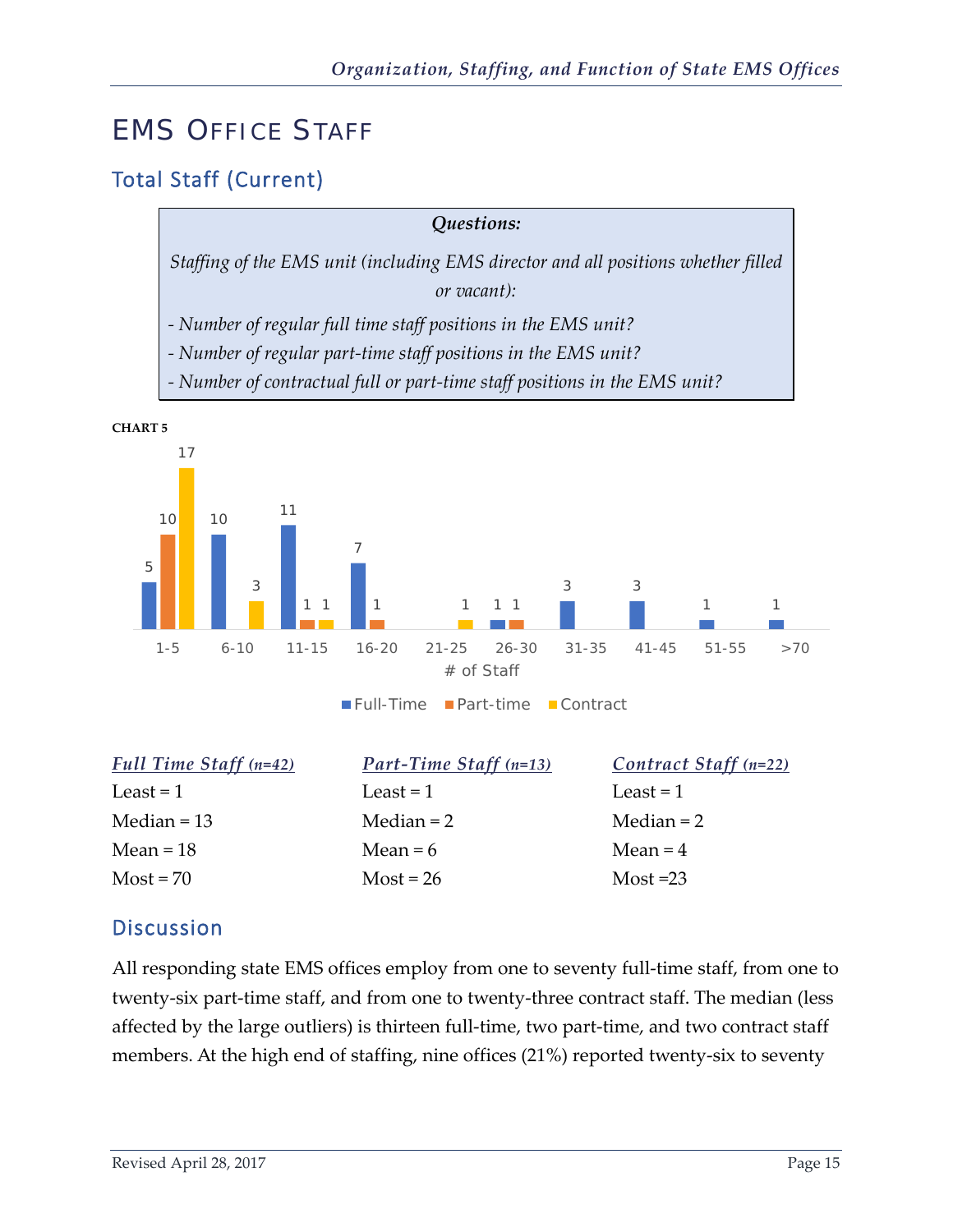staff members. In the middle range, eighteen offices (43%) have eleven to twenty staff and, at the low end, fifteen offices (36%) have one to ten staff members.

The emergence of HPP and PHEP functions and staffs, and the various places they are housed (which may or may not include the EMS office) may affect these numbers.

## <span id="page-17-0"></span>Staffing Changes









*\*One state did not indicate the net decrease number*

| Decrease in Staff | Increase in Staff |
|-------------------|-------------------|
| Least $= 1$       | Least $= 1$       |
| Median $=$ 3      | Median = $4$      |
| $Most = 11$       | $Most = 19$       |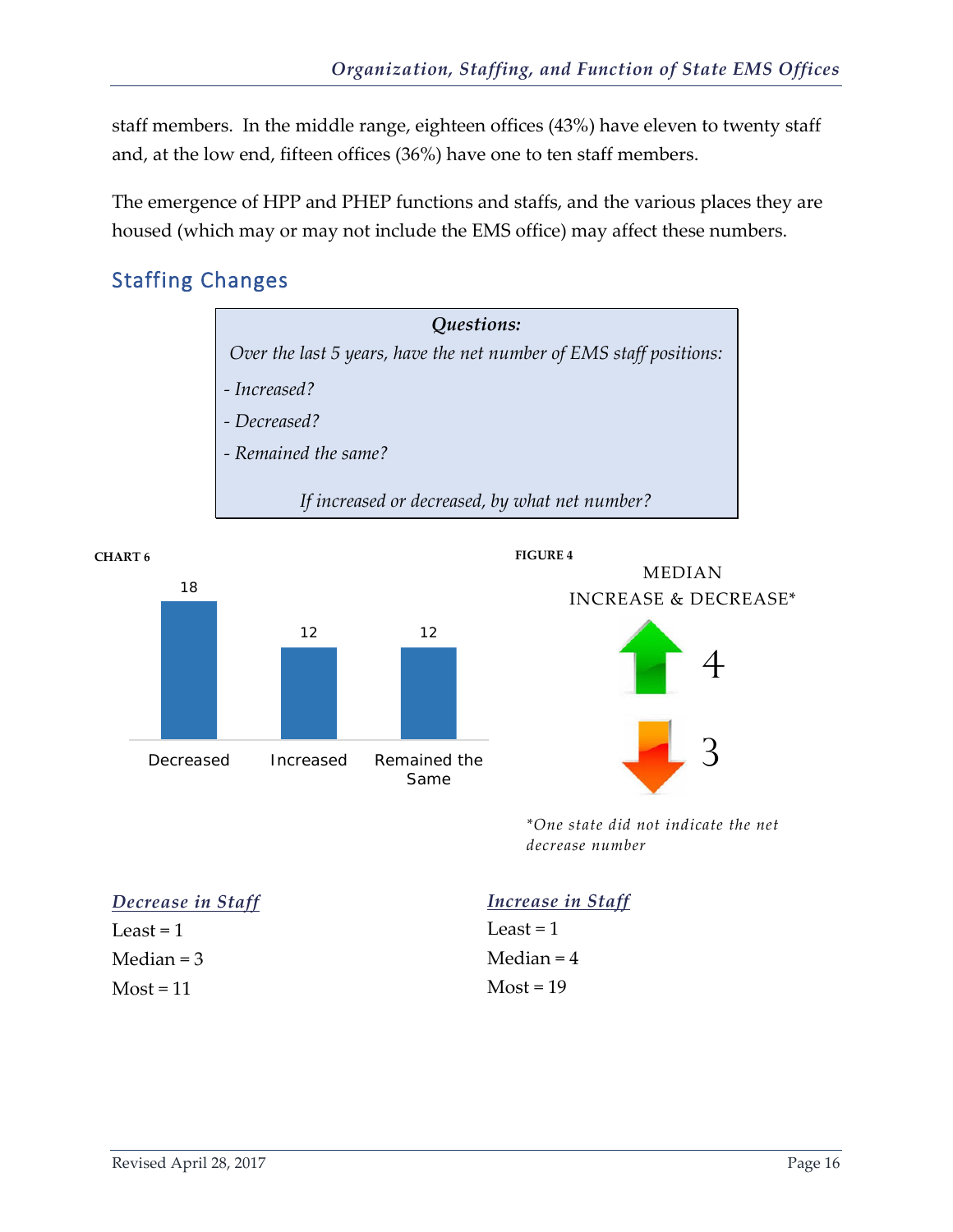<span id="page-18-0"></span>Eighteen state EMS offices (43%) decreased staff, while twelve (29%) increased, and twelve (29%) stayed the same. Using the median (to mitigate the effect of large outliers), those that decreased did so by three staff, and those that increased did so by four staff.

The impact of HPP and PHEP function reorganization is unknown, but may have had an impact on the larger increases and decreases.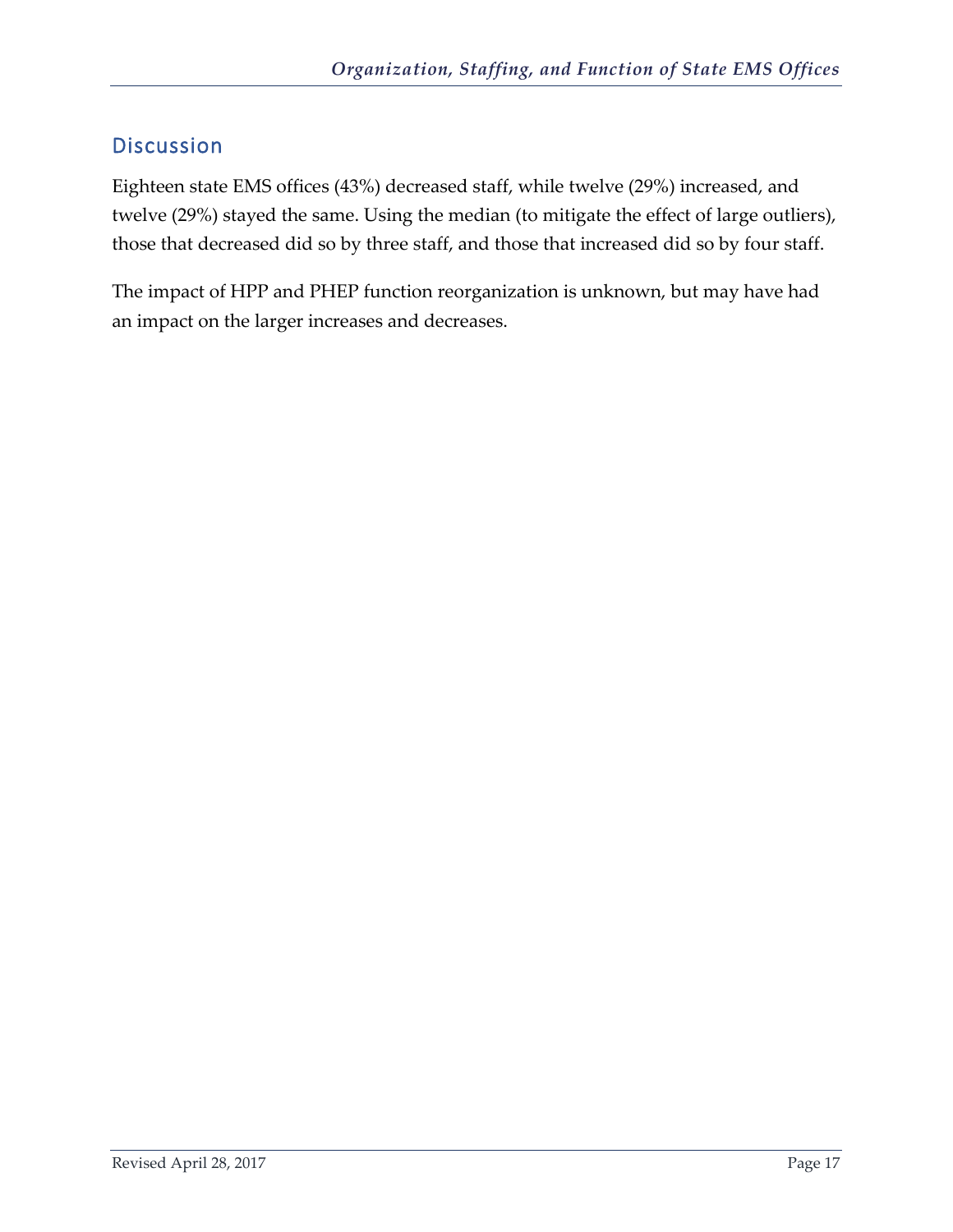## <span id="page-19-0"></span>DEFINITIVE AUTHORITY

#### *Question:*

*Please indicate whether your state EMS unit has definitive authority in the following areas: (Functions listed in Table 1 below)*

Licensure of EMS personnel was not included in this question because it was documented in the 2015 *[Personnel Licensing Policies, Pracices and Procedures of State EMS](http://nasemso.org/documents/Final_Licensing_Monograph_2015-1113.pdf)  [Offices \(And Variances for Military EMS Personnel\)](http://nasemso.org/documents/Final_Licensing_Monograph_2015-1113.pdf)* monograph.

"In almost all states, state EMS offices are responsible for the licensure of EMS personnel. Four exceptions exist:

- **Alaska**  The Alaska State Medical Board is the governing body for Paramedic licensure.
- **Delaware**  The Delaware State Fire Prevention Commission certifies EMTs, while operating under the State Medical Director's medical license. Paramedics are issued their certification by the Division of Public Regulation, Board of Medical Licensure and Discipline.
- **Montana**  The Board of Medical Examiners licenses Paramedics and EMTs.
- **South Dakota –** Paramedics are licensed by the Board of Medical and Osteopathic Examiners ."

#### **TABLE 1**

*All numbers listed below represent those states who responded "yes", the state ems unit has definitive authority in the identified area.*

| #  | $\%$   | <b>FUNCTION</b>                                           |
|----|--------|-----------------------------------------------------------|
| 39 | 93%    | Ambulance service investigation and discipline            |
| 38 | 90%    | EMS personnel training and certification course standards |
| 38 | 90%    | Ambulance vehicle staffing requirements                   |
| 38 | $90\%$ | Prehospital data reporting                                |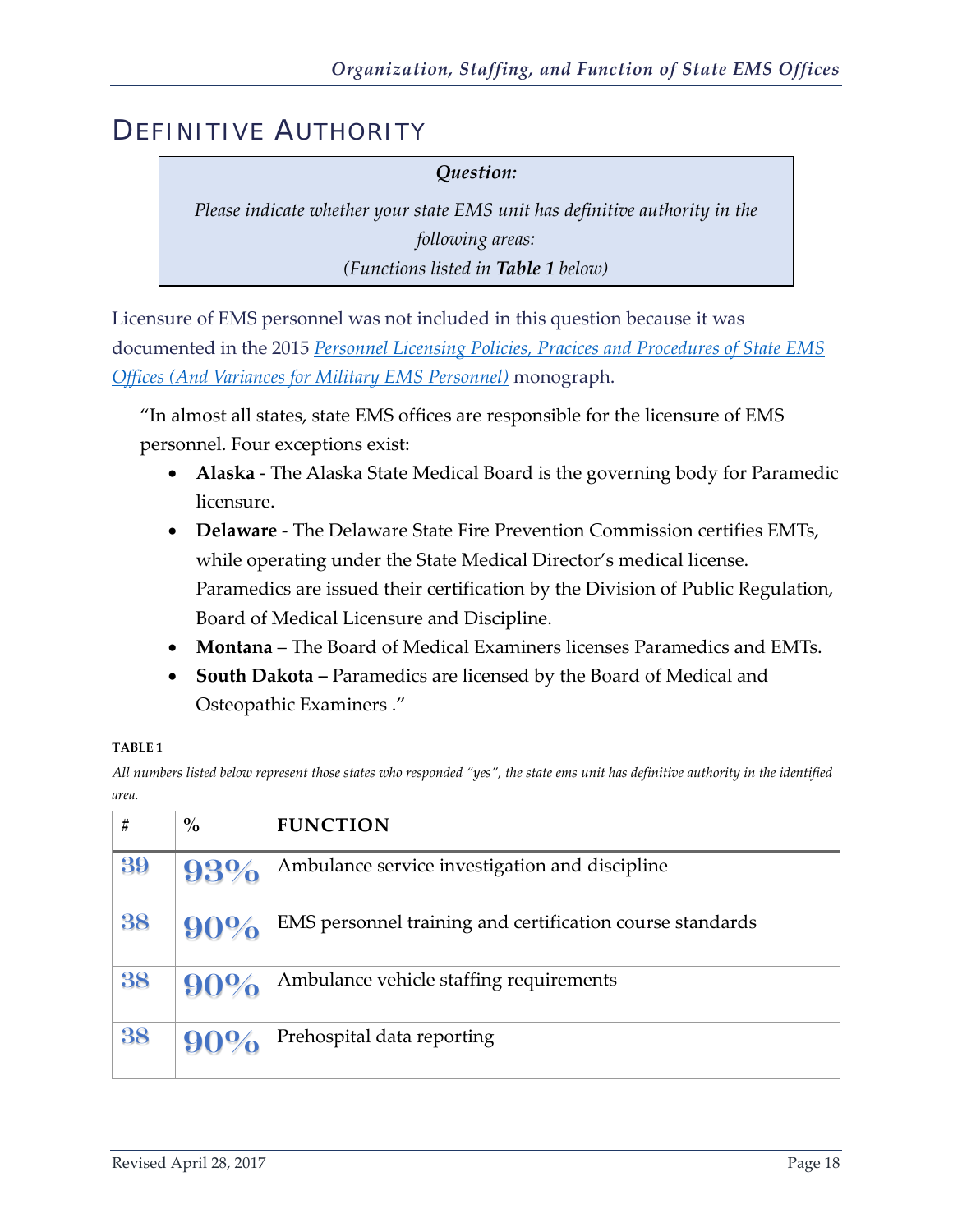| #                   | $\frac{0}{0}$ | <b>FUNCTION</b>                                                                     |
|---------------------|---------------|-------------------------------------------------------------------------------------|
| 37                  | 88%           | Ambulance vehicle equipment and medications approval                                |
| 36                  | 86%           | EMS instructor credentialing or qualifications                                      |
| 35                  | 83%           | Ambulance vehicle inspection                                                        |
| 35                  | 83%           | Ambulance vehicle certification or licensing                                        |
| 34                  | 81%           | Ambulance service operational/level of service requirements                         |
| 33                  | 79%           | Ambulance vehicle operational requirements                                          |
| 33                  | 79%           | EMS medical director qualifications                                                 |
| 33                  | 79%           | Trauma system of care - general coordination and specialty center<br>categorization |
| 32                  | 76%           | Administration of EMS personnel licensure or certification<br>examinations          |
| 32                  | 76%           | Trauma registry reporting                                                           |
| 31                  | <b>74%</b>    | Specialty EMS transport systems credentialing or licensure                          |
| 30                  | 71%           | Ambulance service establishment requirements                                        |
| 29                  | 69%           | EMS continuing education session approval                                           |
| 28                  | 67%           | Ambulance vehicle design specifications                                             |
| 28                  | 67%           | EMS triage transport protocols                                                      |
| $\overline{\bf 24}$ | $57\%$        | Development or approval of EMS field treatment protocols                            |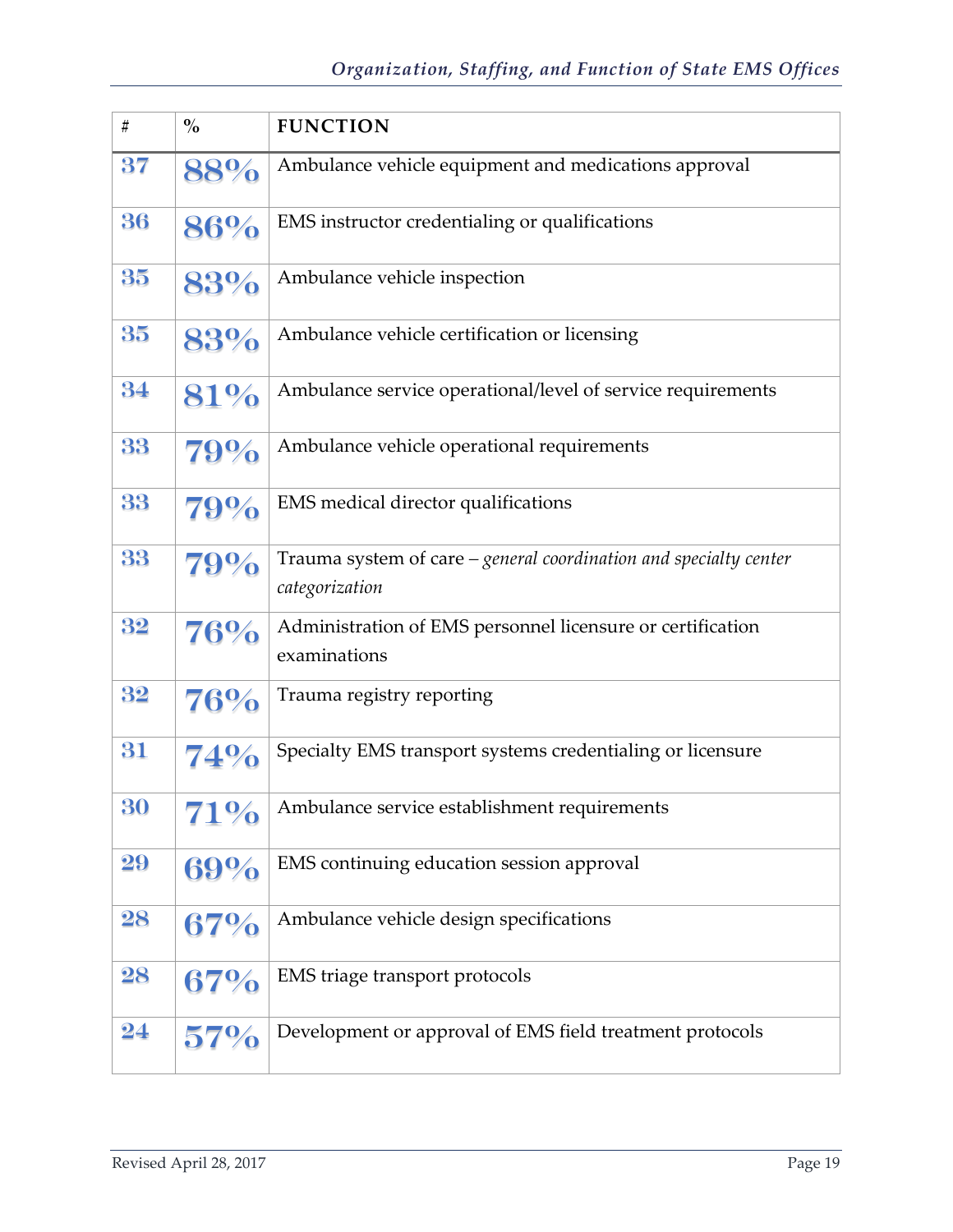| #  | $\frac{0}{0}$ | <b>FUNCTION</b>                                                                       |
|----|---------------|---------------------------------------------------------------------------------------|
| 24 | 57%           | EMS field treatment protocol or standing order approval                               |
| 20 | 48%           | Stroke system of care $-$ general coordination and specialty center<br>categorization |
| 19 | 45%           | Coordination of local or regional resources during a disaster or<br>terrorist attack  |
| 18 | 43%           | Domestic preparedness & response planning for EMS at local or<br>regional levels      |
| 17 | 40%           | Cardiac system of care - general coordination and specialty center<br>categorization  |
| 15 | 36%           | Ambulance service area approval                                                       |
| 14 | 33%           | Mutual aid agreements between EMS provider agencies                                   |
| 12 | 29%           | EMS dispatcher training or credentialing                                              |
| 10 | 24%           | Dispatch agency approval                                                              |
| 12 | 29%           | Other systems of care – general coordination and specialty center<br>categorization   |
| 9  | $21\%$        | Public health emergency preparedness                                                  |
| 8  | 19%           | Other legislative mandates**                                                          |

#### *\*\*Other Legislative Mandates*

- Certify EMS providers; license air ambulance agencies; recognize education programs; distribute grant funds; trauma data reporting; state advisory councils.
- Chartering of fire training institutions (56) & certification of firefighters, fire safety inspectors, & fire instructors (approximately 45,000 certifications); compliance and enforcement for fire, EMS, and medical transportation.
- Disaster teams composed of registered nurses and EMT's.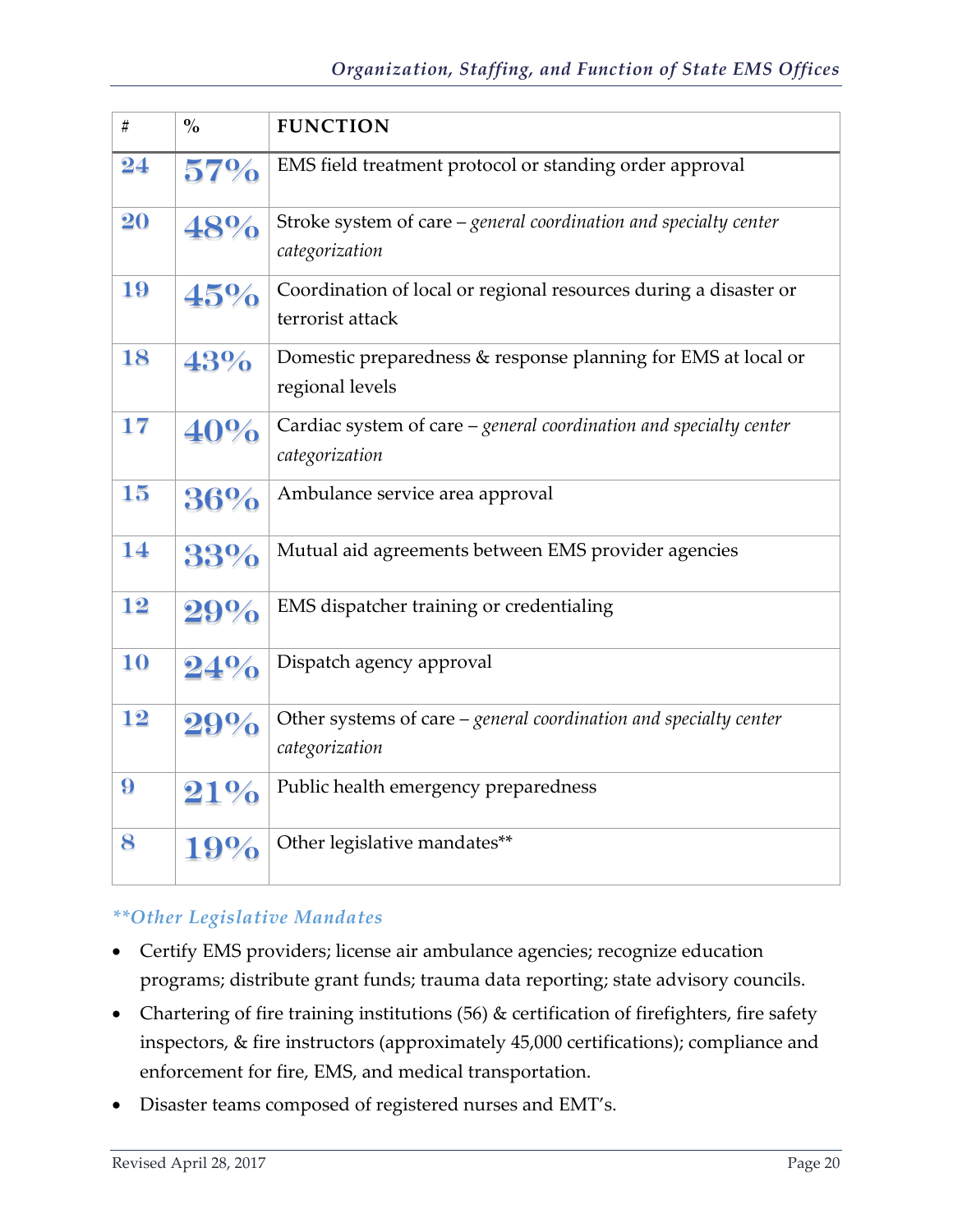- EMS-Children.
- Injury Prevention poison control, opioid abuse.
- <span id="page-22-0"></span>• Just added Mobile Integrated Health Care.

These results indicate that a number of regulatory functions are common to most state EMS offices, with "Ambulance Service Investigation and Discipline" leading the list. Standards development for the qualifications and operation of ambulance services, vehicles, and personnel also fall in the top of this general list. The development and approval of treatment protocols, and the approval of ambulance equipment and medications also fall in the functions performed by at least half of the responding EMS offices. A variety of expected testing, inspection, licensing, certification, and approval functions are performed by most state EMS offices.

Many of the standards and protocols development processes also fall into the state EMS office's system leadership role. In addition, more than half of the responding offices indicated that they operate prehospital data systems, trauma registries, and generally coordinate their trauma system of care. Just under half also coordinate cardiac and stroke systems of care, coordinate local or regional resources during a disaster or terrorist attack, and lead domestic preparedness and response planning for EMS at local or regional levels. Twenty-nine percent coordinate other specialty systems of care, and only nine state EMS offices (21%) have authority for public health preparedness.

A few states relegate some licensing, certification, approval, or system coordination processes to a local EMS planning agency (e.g. California) or by another state agency such as the medical licensing board (e.g. Montana and South Dakota).

The EMS for Children program was not included in the survey, as it is not often a subject of legislated or definitive authority, but is commonly a function of state EMS offices. Comments noted that some state EMS offices are picking up functional authority for some injury prevention activities (e.g. poison control, opioid abuse) and for mobile integrated healthcare.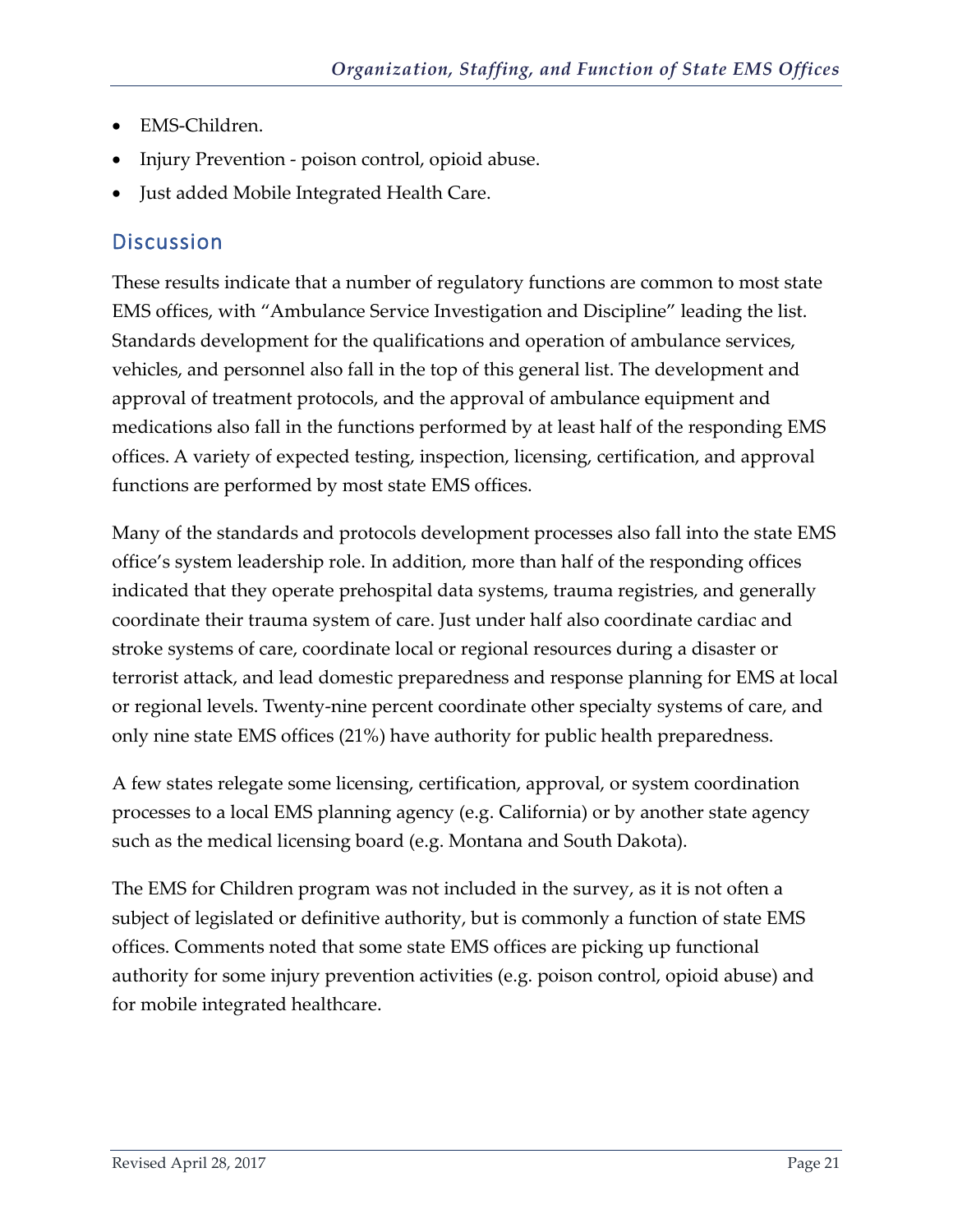## <span id="page-23-0"></span>EMERGING TRENDS

#### *Question:*

*What emerging trends do you see developing that may have an impact on state EMS offices in 5 to 10 years?*

#### <span id="page-23-1"></span>Comments

- (1) Shrinking funds; (2) Less focus on preparedness due to shrinking funding in that arena (3) Increased regionalization of services.
- (1) Consolidation of stroke, STEMI, trauma, and sepsis to Time Critical Emergencies (system of care approach); (2) Questioning necessity of / evidentiary support of hours-based continuing education (CE) vs. competency based CE; (3) Regulation of emergency medical dispatching and qualified dispatch centers; (4) Regionalization of resources and creating tiered systems of care.
- An increase in technology vs people-based production; electronic document retention vs hard-copy retention.
- Budget, and staffing reductions.
- community based medicine. education standards changing rapidly. Concerned about dumbing down of EMS profession to meet short term financial goals with no clinical impact understanding.
- Community Paramedicine.
- Community paramedicine, emergency medical dispatching, EMS 3.0.
- Constant legislative threats, funding, integrated healthcare/expanded role of EMS providers, increased training/certification requirements, declining eligibility of new recruits (drug usage, convictions, work ethic), increasing training/certification costs from national organizations, drug shortages, increasing/ever-changing EMS data collection (NEMSIS).
- Cost effectiveness. Reimbursement for service.
- Data, data, data. It's too expensive to collect and who has time to analyze it anyway??
- EMS offices are phased out and integrated into Fire agencies.
- EMS Performance based reimbursement. Financial survival.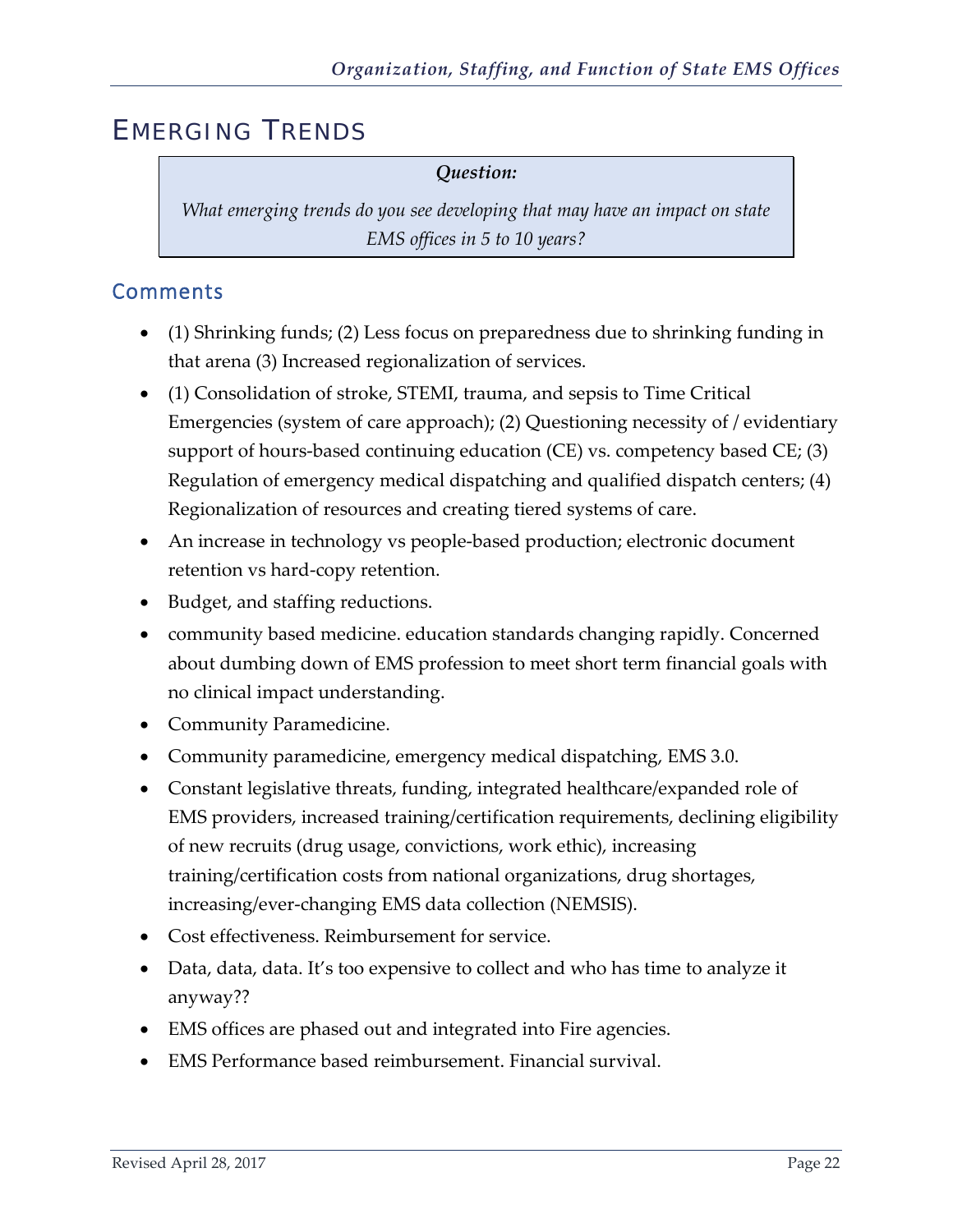- Ever diminishing EMS work force! Increased educational/training demands. Stagnant CMS and state reimbursement for EMS.
- Funding and personnel.
- Funding Cuts, The increasing merge of Fire Departments into EMS care, loss of EMS providers.
- Funding is a threat to the stability of State offices as they try to move nationwide issues to the forefront. EMS reimbursement and integration of mobile integrated health programs into the fee structure. Violence in the workplace. Our state has had legislation introduced to allow EMS to carry Tasers!
- Funding national and locally.
- Healthcare changing so quickly that state laws, rules and policies have a hard time keeping up.
- Healthcare is changing and EMS needs to change with it. How do we help EMS leaders and offices be leaders in these changes? EMS offices need to show value in order to exist and they need to help local EMS systems show value so that they can continue to exist.
- Increased EMS growth and lack of coordination may evolve EMS into transportation only and not treatment and transportation. Clinical care will continue to be important for best outcomes.
- Increased mission breadth and depth, shrinking budgets and staff.
- Integrated health care.
- Less funding, travel restrictions, changing roles in state EMS offices.
- MIH/CP; reimbursement for patient care versus transports; competition for limited funds; influence of fire services on EMS as fire services attempts to justify their continued existence at their current levels of funding and service; use and integration of new technologies/communications and field interventions; growing and aging population; recruitment of personnel in the EMS industry - in addition, salaries are lower than counterpart positions.
- Necessity of EMS to evolve into integrated partner in health system. Success of EMS data system and performance measures. Diminishing reimbursement for EMS. More aggressive competition between public and private EMS providers. Efforts for control of local and state systems by public providers.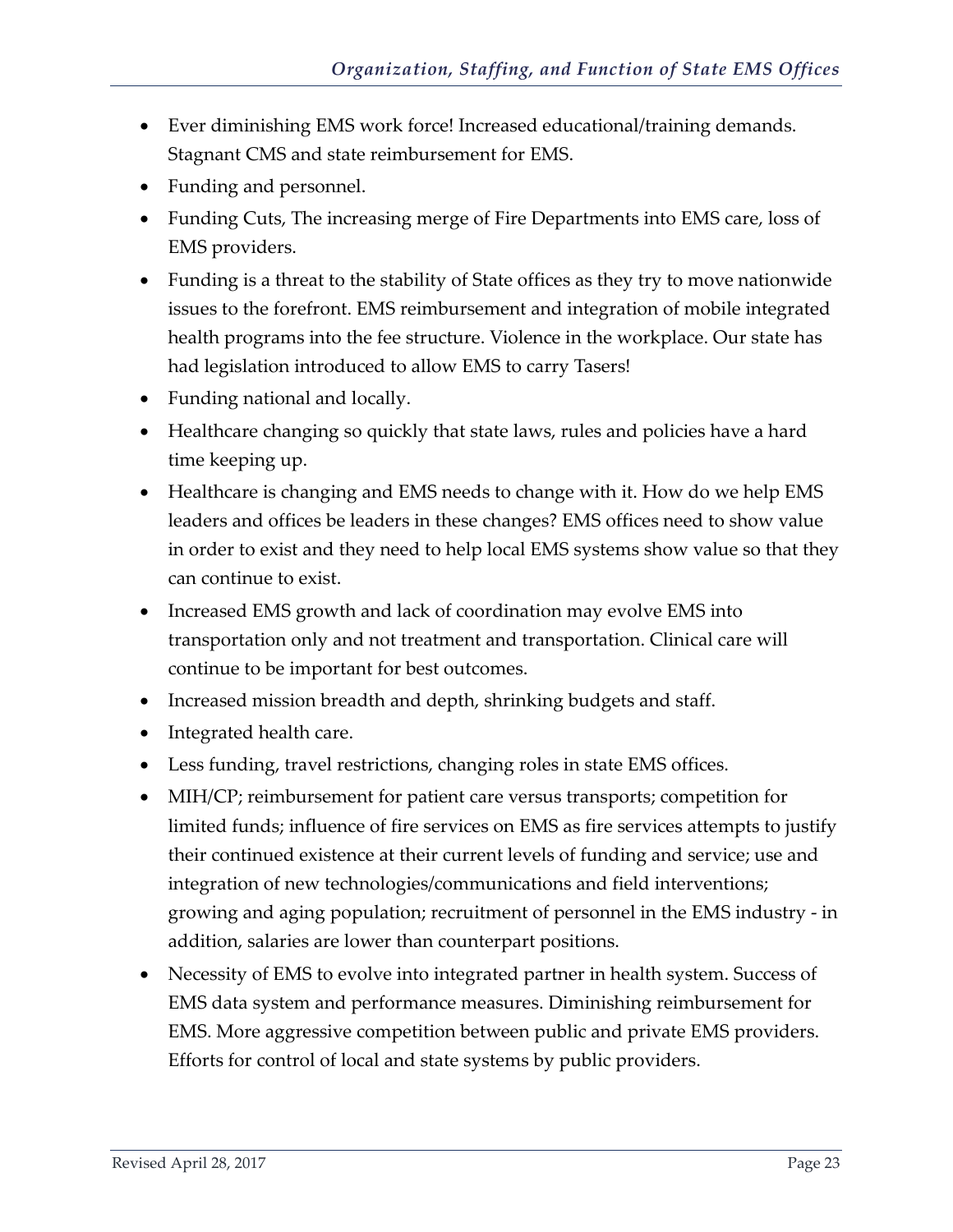- Obviously, there are changes in federal and state offices to reduce governmental regulations. I was asked to show the value/ROI of the "state EMS office". It is very difficult to show the value/ROI of regulation. I see this becoming more and more questioned as we move into the next 5 to 10 years.
- Reduced income, reduce staff, emerging disease, community paramedicine (working with nursing associations). Inability for services to stay above water financially (two services failed in the last two years in our state). Survivability of rural EMS.
- Rural areas face one of the most troubling trends. Lack of system building. We still build in silos.
- Specifically, a shift from a fee-for-service, treat and transport model to a population-based system that is integrated with other healthcare organizations.
- Systems of care, CMS reimbursement.
- Technology and communication, PHAB accreditation for state health departments.
- Telemedicine will be a big one. Reimbursement for Community Paramedics, Payments for EMS in general.
- The changing healthcare system. Traditional EMS will become a component of a larger medical services organization that also includes Mobile Integrated Healthcare, Community Paramedicine, etc.
- The continued bleed-over from other allied health ultrasound skills, home healthcare, etc. - will no doubt effect the state offices and our function in the future. I think the length of EMS training, particularly at the EMT and AEMT level, is going to go from a simmering concern to a potential problem as well.
- Unfunded mandate on states to collect and report EMS patient care reports to NEMSIS; decline of EMS volunteerism; excessive rates of ePCR maintenance costs.
- Value based reimbursement and community paramedicine.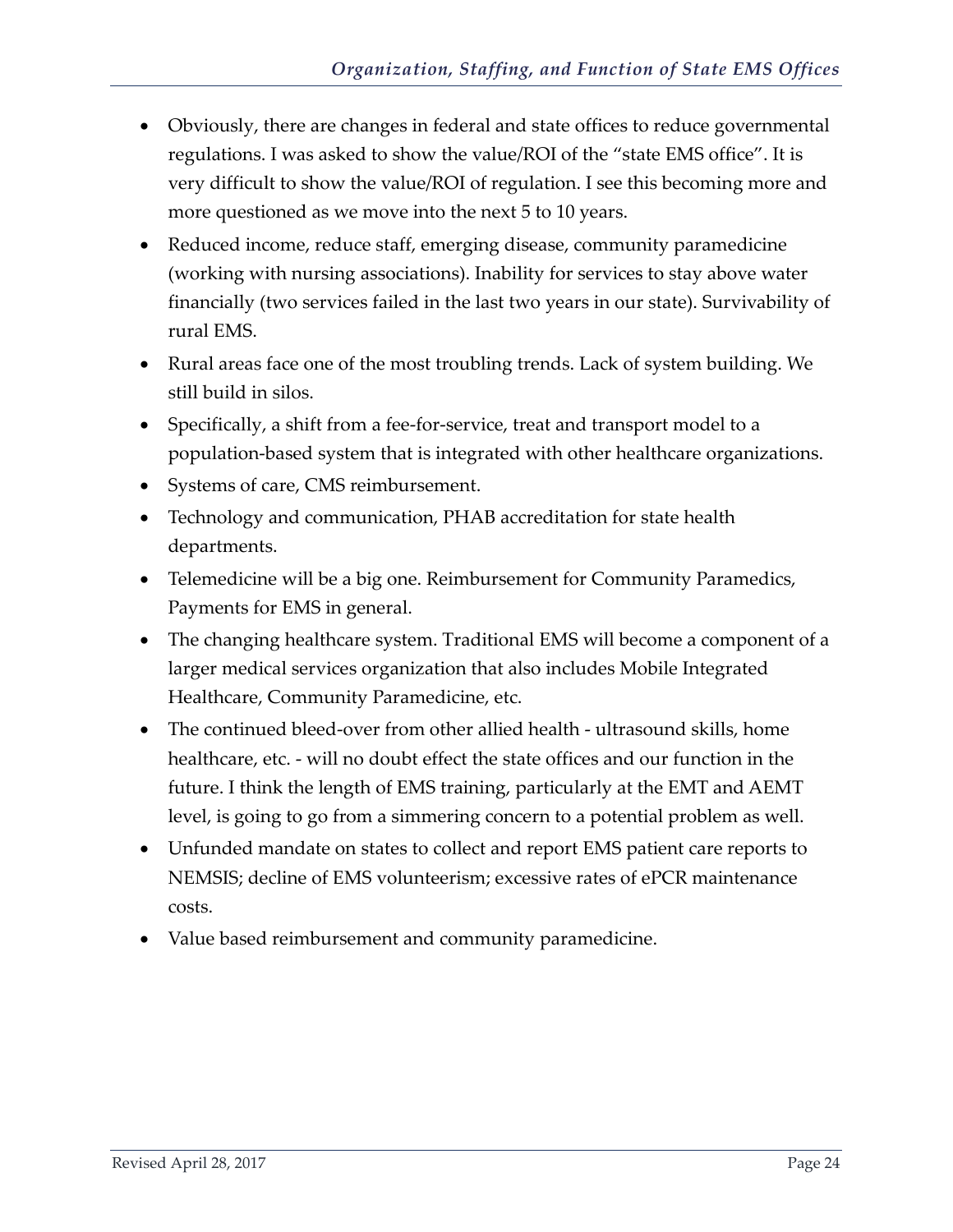<span id="page-26-0"></span>The "Word Cloud" shown in **Figure 4** displays the most important words and phrases used in the question about emerging trends in EMS. The Word Cloud highlights distinguishing words rather than common words (i.e., word frequency is not the primary factor). The size of the words indicates frequency of mention (the larger the more frequently cited).

**FIGURE 5** 

**EMS Office Value Technology** Changes in Healthcare Systems of Care Decrease in Workforce **Emergency Medical Dispatching Community Paramedicine Rural EMS Reimbursement** Regionalization of Services LOSS Of Funding **EMS and fire Departments Mobile Integrated Health Integrated Healthcare** 

While not a perfect representation of the concepts involved, **Figure 4** clearly indicates the following trends as perceived by state EMS officials:

- **Funding/Reimbursement for EMS** Both decreased funding for state and other EMS system coordination and regulation operations, and for operation of EMS in general. Inadequate and poorly conceived reimbursement for EMS services. The need for EMS to be funded by other than a supplier of transport services basis. The need for EMS to provide and be funded as a provider of emergency and other care services. The requirement that EMS service leaders prepare for valuebased rather than volume-based incentives for service funding.
- **Integrated/Care/Services/Community Paramedicine** Ninety-two percent of state EMS offices have reported in other recent NASEMSO surveys that there is community paramedicine (CP) activity in their states. This may be only preliminary discussions or it may be one of the 200 operational CP-type programs believed to be operating actively. Whether CP or a mobile integrated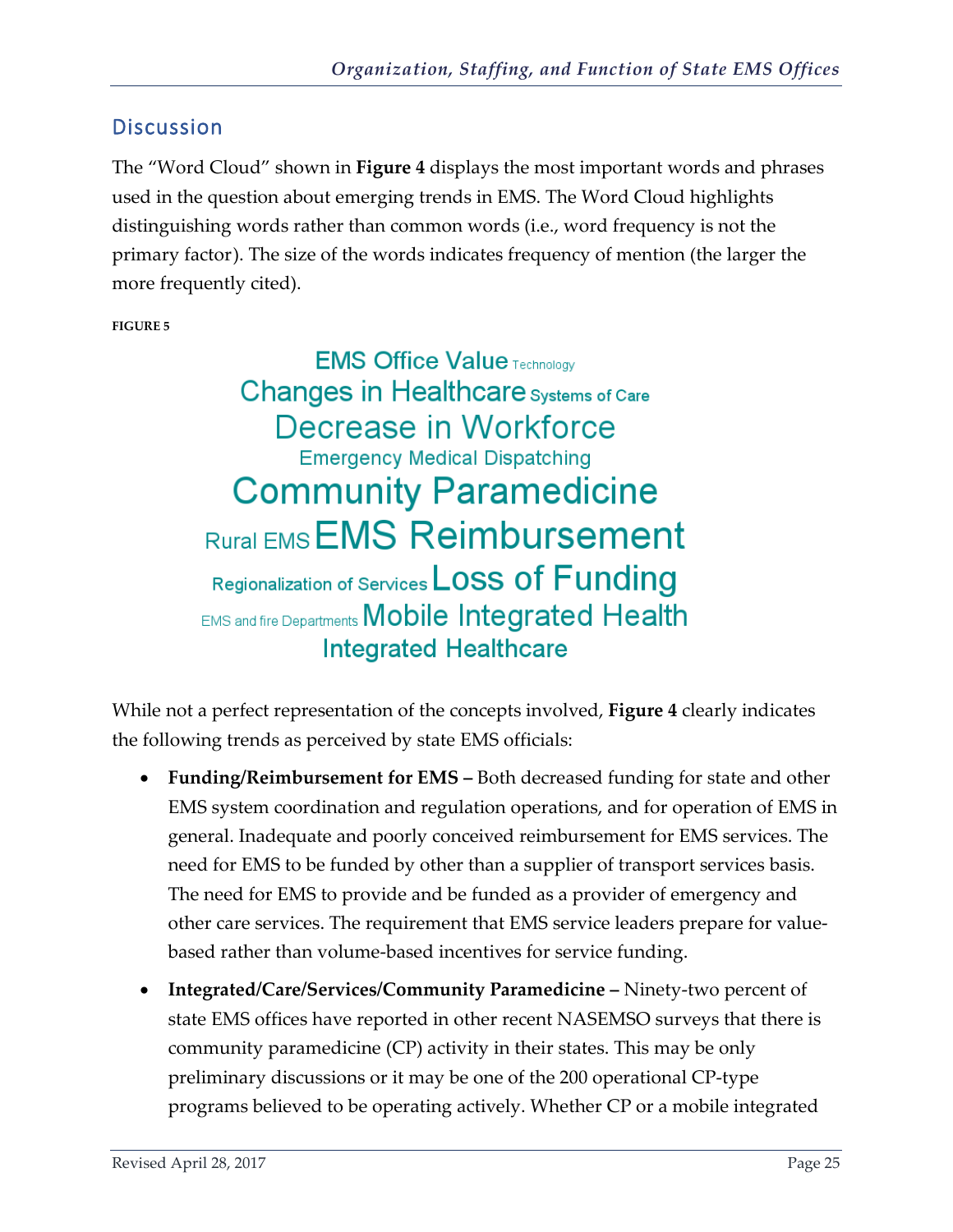healthcare (MIH) approach, state EMS offices are seeing this type of integration with the healthcare system occurring more frequently. It blends with the funding concepts mentioned above and underscores the need for EMS to broaden its scope of service into primary and tertiary prevention and care in addition to its current secondary prevention/care role.

- **EMS Offices –** State EMS offices will be called upon to provide system leadership and enablement of the trends cited here. This will include legislative and regulatory enablement and encouragement while protecting the public, sources of information and tools for services wishing to provide CP, MIH, and other related services, and coordination with funding sources such as Medicaid, third party insurers, and health systems. EMS offices are increasingly required to show return on investment and value for state dollars spent.
- **Technology –** The advent of FirstNet and the technologies it enables, such as EMS telemedicine, will assuredly change the practice of EMS. It will enable both technology to replace training and experience for some types of diagnostics and care, and the CP services discussed above. Data systems must go beyond the electronic patient care report (ePCR) focus of today and into information sharing and data communications for real-time operations. Coordination of ePCR systems, health information exchanges, and hospital and other medical information systems must occur. Statewide EMS e PCR systems must not just prioritize effective data collection, but will need to provide meaningful data for both real-time operations and performance improvement, as well as other critical system support services.
- **Education –** The adequacy of the current education system is strained. There is pressure to add to education programs for licensure. This increases cost and complexity. Some of the new trends cited here have education impact (e.g. training for CP).
- **Rural –** Rural EMS faces service closures and added pressure from hospital closures or service reduction and movement of specialty services to cities. Reliance on volunteers is commonly thought to be decreasingly viable. System development is greatly needed to address these issues and to explore new approaches to service delivery. Integrating CP, MIH, and regionalized response and system support solutions are thought to have promise.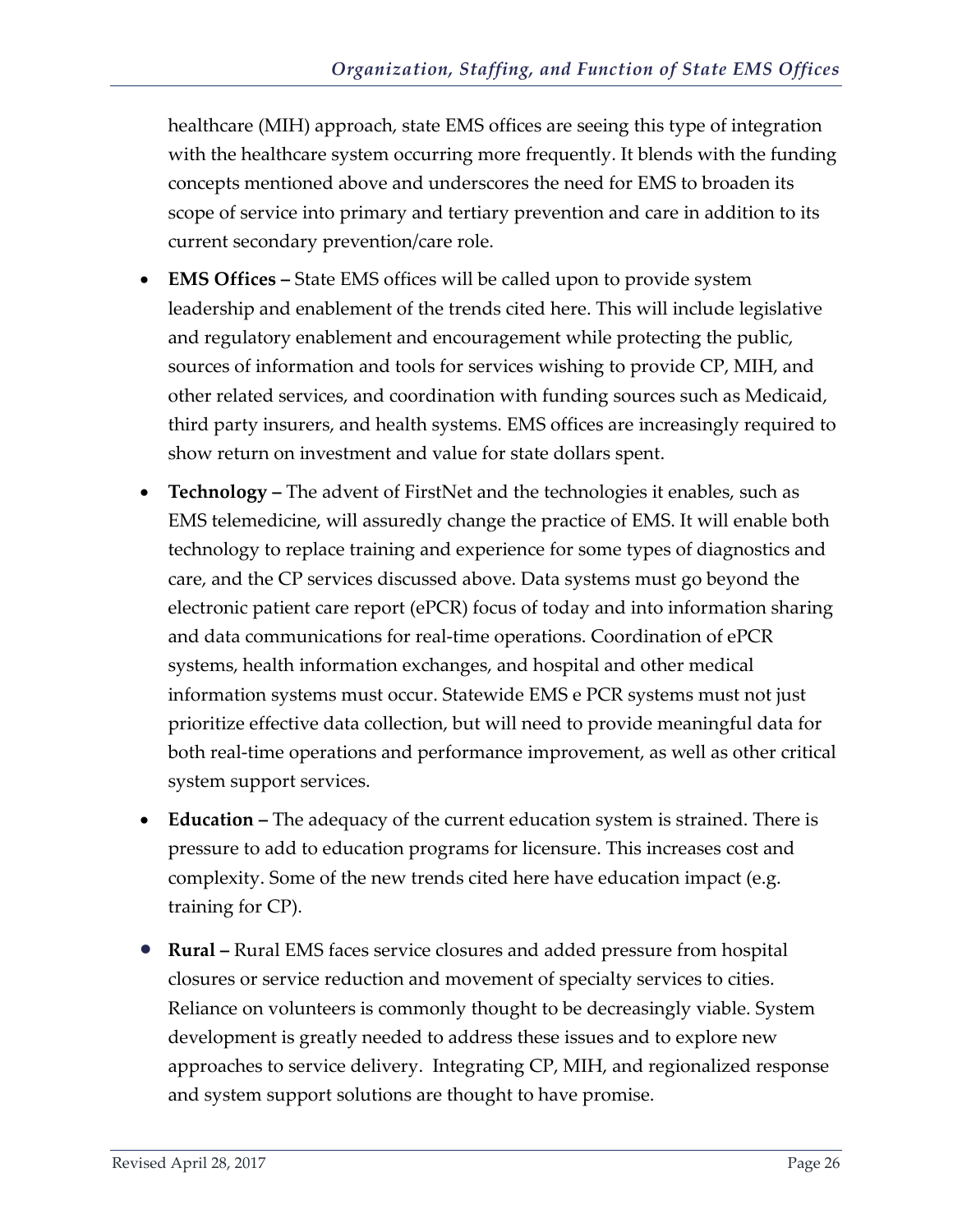# <span id="page-28-0"></span>**CONCLUSION**

The status of state EMS office organization, staffing, and functions do not seem dramatically changed for staff whose roles as NASEMSO members takes them back ten or more years. Even the post-Katrina ramp up of HPP and PHEP does not appear to have changed the status of most EMS offices in a consistent fashion, though some have been clearly affected by it.

The striking issue that this survey reveals is that state EMS offices are very much involved in functions of the EMS system of the past, and have work to do to prepare to be a leader in enabling their systems and providers to meet the challenges of the EMS system and healthcare trends that state EMS officials perceive to be occurring.

The results of this survey, similar previous surveys, and a facilitated discussion at the NASEMSO Board retreat in December 2016, will be used in the near future to describe changes that need to occur to help state EMS offices become effective leaders and regulators as the trends identified play out. This will then become a tool to prepare NASEMSO to revise its services to state EMS officials to help them in this effort.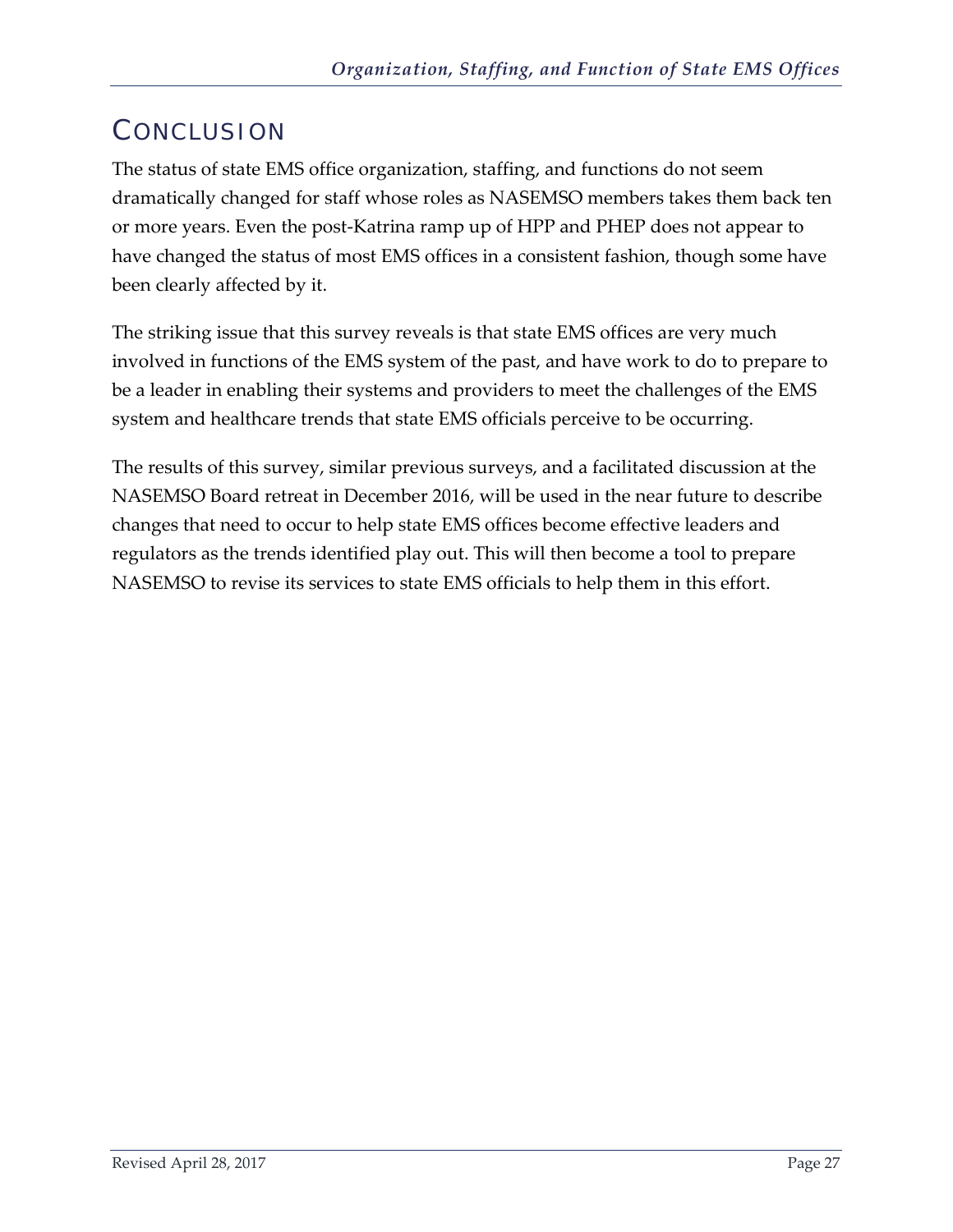# <span id="page-29-0"></span>APPENDIX A – SURVEY QUESTIONS

- 1. Which of the following most closely describes the organizational position of the EMS unit within your state government hierarchy?
	- o EMS is an organizationally independent unit reporting directly to the Governor.
	- o EMS is an organizationally independent unit reporting indirectly to the Governor through a board or commission.
	- o EMS is incorporated in a cabinet-level department of government and reports directly to that department head.
	- o EMS is incorporated in a cabinet-level department of government and reports to a direct subordinate of the department head.
	- o EMS is incorporated in a division of a governmental department and reports directly to the head of that division.
	- o EMS is incorporated in a division of a governmental department and reports to a direct subordinate of the head of that division.
	- o EMS is incorporated in a lower section of a governmental division and reports directly to the head of that section.
- 2. In your state, which of the following most closely describes the state agency within which EMS is organized?
	- o Health and Human Services
	- o Public Safety
	- o None (EMS is separately organized; not within another department or agency)
- 3. Compared to ten years ago, how has the organizational placement of the Hospital Preparedness Program (HPP) or Public Health Emergency Preparedness (PHEP) program in your state changed?
- 4. Which of the following most closely describes your principal EMS board or committee?
	- o A regulatory board with appointing, budget or rule promulgation authority
	- o An advisory board with little formal authority
	- o No formally established board or committee
- 5. Staffing of the EMS unit (including EMS director and all positions whether filled or vacant):
	- o Number of regular full time staff positions in the EMS unit?
	- o Number of regular part-time positions in the EMS unit?
	- o Number of contractual full or part-time positions in the EMS unit?
- 6. Over the last 5 years, have the net number of EMS staff positions:
	- o Increased
	- o Decreased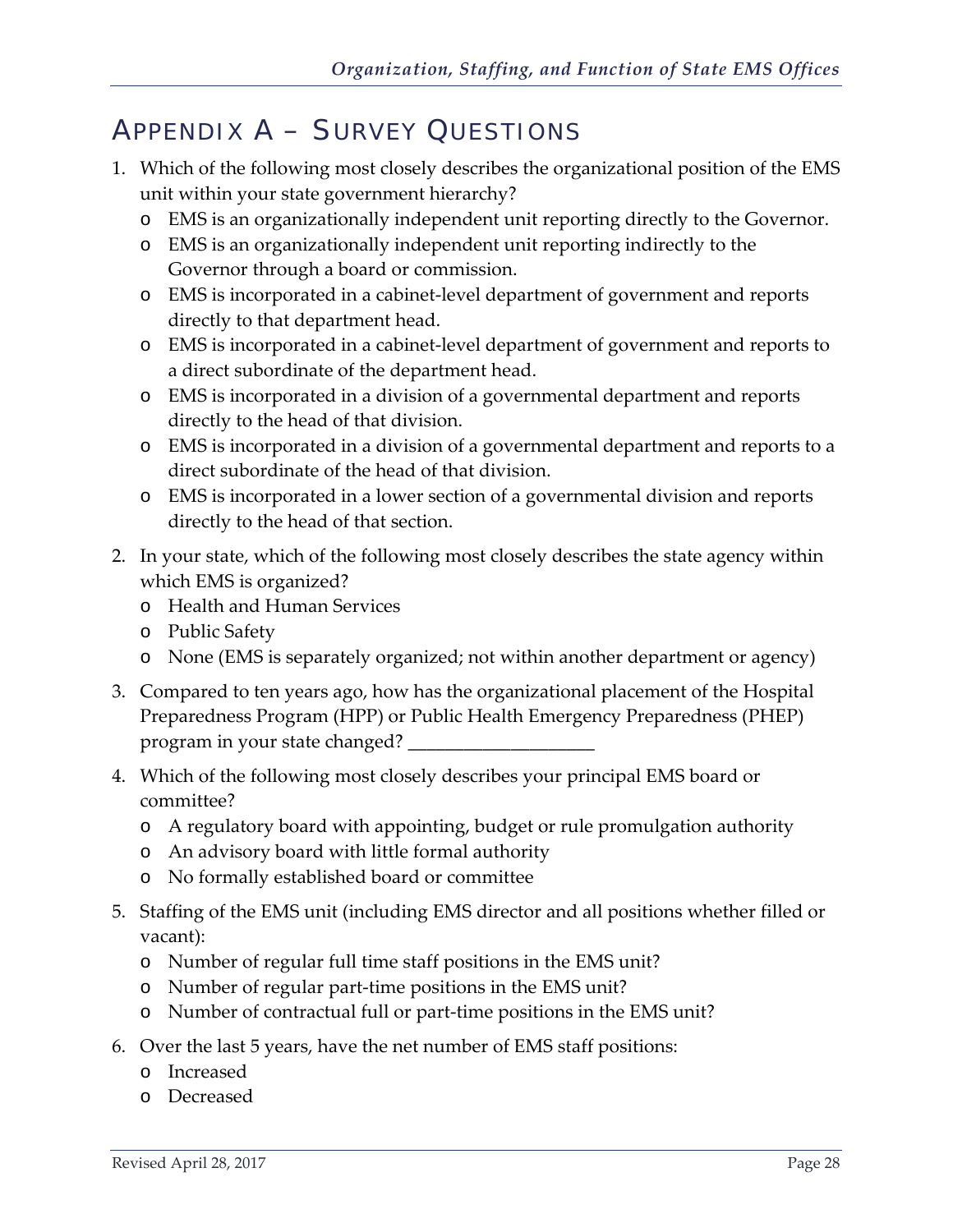- o Remained the same
- 7. If staff numbers increased or decreased, by what net number? \_\_\_\_\_\_\_\_\_\_\_\_\_\_\_\_
- 8. Please indicate whether your state EMS unit has definitive authority in the following areas:
	- o EMS personnel training and certification course standards
	- o EMS instructor credentialing or qualifications
	- o EMS continuing education session approval
	- o Administration of EMS personnel licensure or certification examinations
	- o Development or approval of EMS field treatment protocols
	- o Ambulance vehicle design specifications
	- o Ambulance vehicle staffing requirements
	- o Ambulance vehicle equipment and medications approval
	- o Ambulance vehicle operational requirements
	- o Ambulance vehicle inspection
	- o Ambulance vehicle certification or licensing
	- o Ambulance service area approval
	- o Ambulance service establishment requirements
	- o Ambulance service operational/level of service requirements
	- o Specialty EMS transport systems credentialing or licensure
	- o Ambulance service investigation and discipline
	- o EMS medical director qualifications
	- o EMS field treatment protocol or standing order approval
	- o EMS triage transport protocols
	- o Mutual aid agreements between EMS provider agencies
	- o Dispatch agency approval
	- o EMS dispatcher training or credentialing
	- o Prehospital data reporting
	- o Trauma system of care general coordination and specialty center categorization
	- o Cardiac system of care general coordination and specialty center categorization
	- o Stroke system of care general coordination and specialty center categorization
	- o Other systems of care general coordination and specialty center categorization
	- o Trauma registry reporting
	- o Domestic preparedness and response planning for EMS at local or regional levels
	- o Public health emergency preparedness
	- o Coordination of local or regional resources during a disaster or terrorist attack
- 9. What other emerging trends do you see developing that may have an impact on state EMS offices in 5 to 10 years?